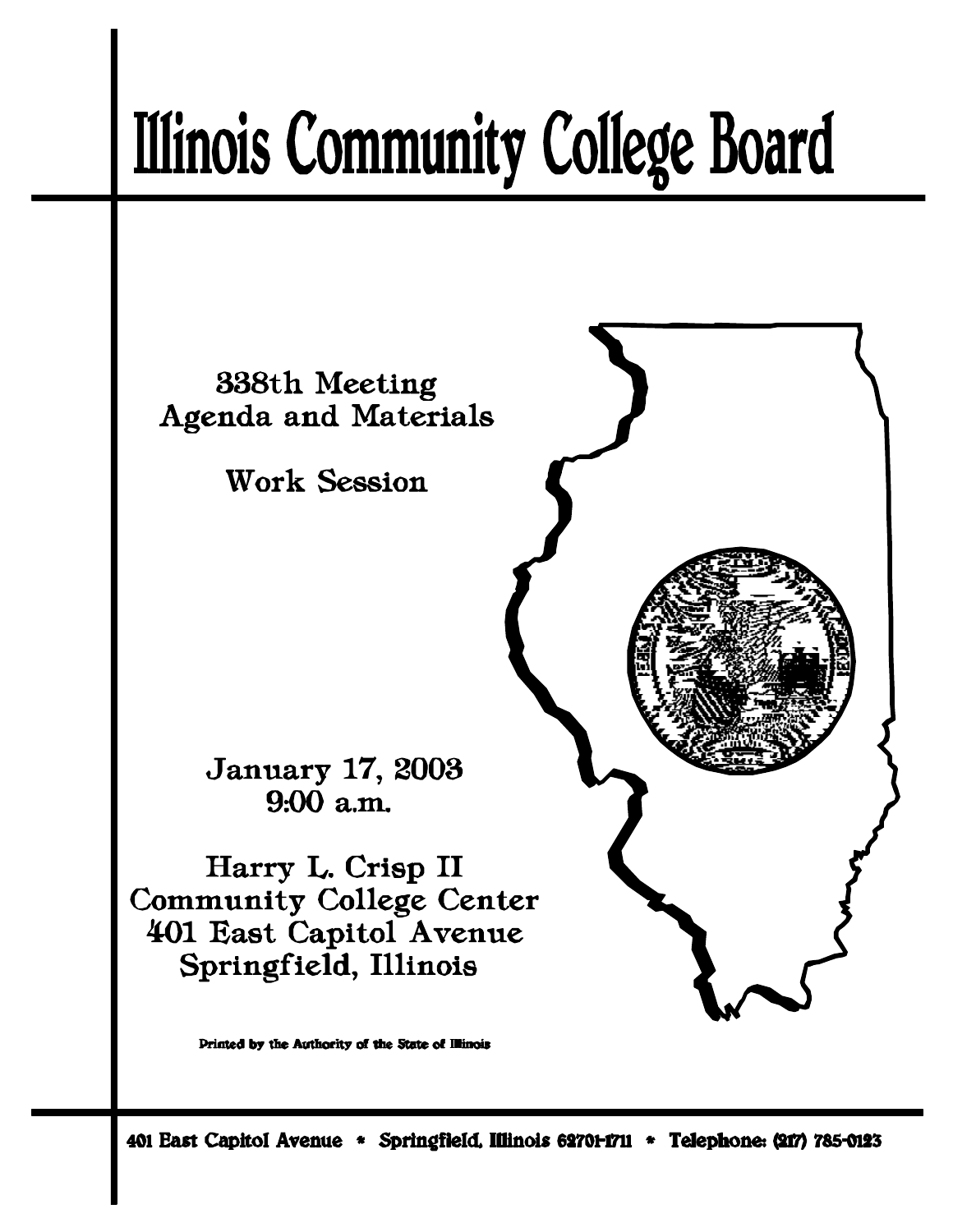Agenda 338th Meeting of the Illinois Community College Board Work Session Harry L. Crisp II Community College Center 401 East Capitol Avenue Springfield, Illinois

> January 17, 2003 9:00 a.m. - 3:00 p.m.

| <b>Agenda Time</b> |    |                                                                                                                                                                                                                                                                      | Page                              |
|--------------------|----|----------------------------------------------------------------------------------------------------------------------------------------------------------------------------------------------------------------------------------------------------------------------|-----------------------------------|
| 9:00 a.m.          | 1. | Roll Call and Declaration of Quorum                                                                                                                                                                                                                                  |                                   |
|                    | 2. | Announcements and Remarks by Edward T. Duffy, Chair                                                                                                                                                                                                                  |                                   |
|                    | 3. | Dr. Hazel Loucks Recognition                                                                                                                                                                                                                                         |                                   |
|                    | 4. | Consent Agenda                                                                                                                                                                                                                                                       |                                   |
|                    |    | 4.1 Minutes of the October 18, 2002 Meeting<br>4.2 Review of Executive Session Minutes<br>4.3 New Units of Instruction<br>4.4 Adjustments Necessary for the Fiscal Year 2004 Budget                                                                                  | $1 - 11$<br>12<br>$13 - 18$<br>19 |
| 9:30 a.m.          | 5. | <b>Work Session</b>                                                                                                                                                                                                                                                  |                                   |
| $1:00$ p.m.        |    | 6. Requests of Shawnee Community College and Southeastern<br>Illinois College to appear before the Illinois Community<br>College Board regarding providing instructional<br>services at the Vienna Correctional Center and the<br><b>Shawnee Correctional Center</b> |                                   |
|                    | 7. | <b>Information Only</b>                                                                                                                                                                                                                                              |                                   |
|                    |    | 7.1 Paraprofessional Task Force Report<br>7.2 Student Enrollments and Completions in the<br>Illinois Community College System - Fiscal<br><b>Year 2002</b>                                                                                                           | 20<br>$21 - 26$                   |
| $3:00$ p.m.        | 8. | Adjournment                                                                                                                                                                                                                                                          |                                   |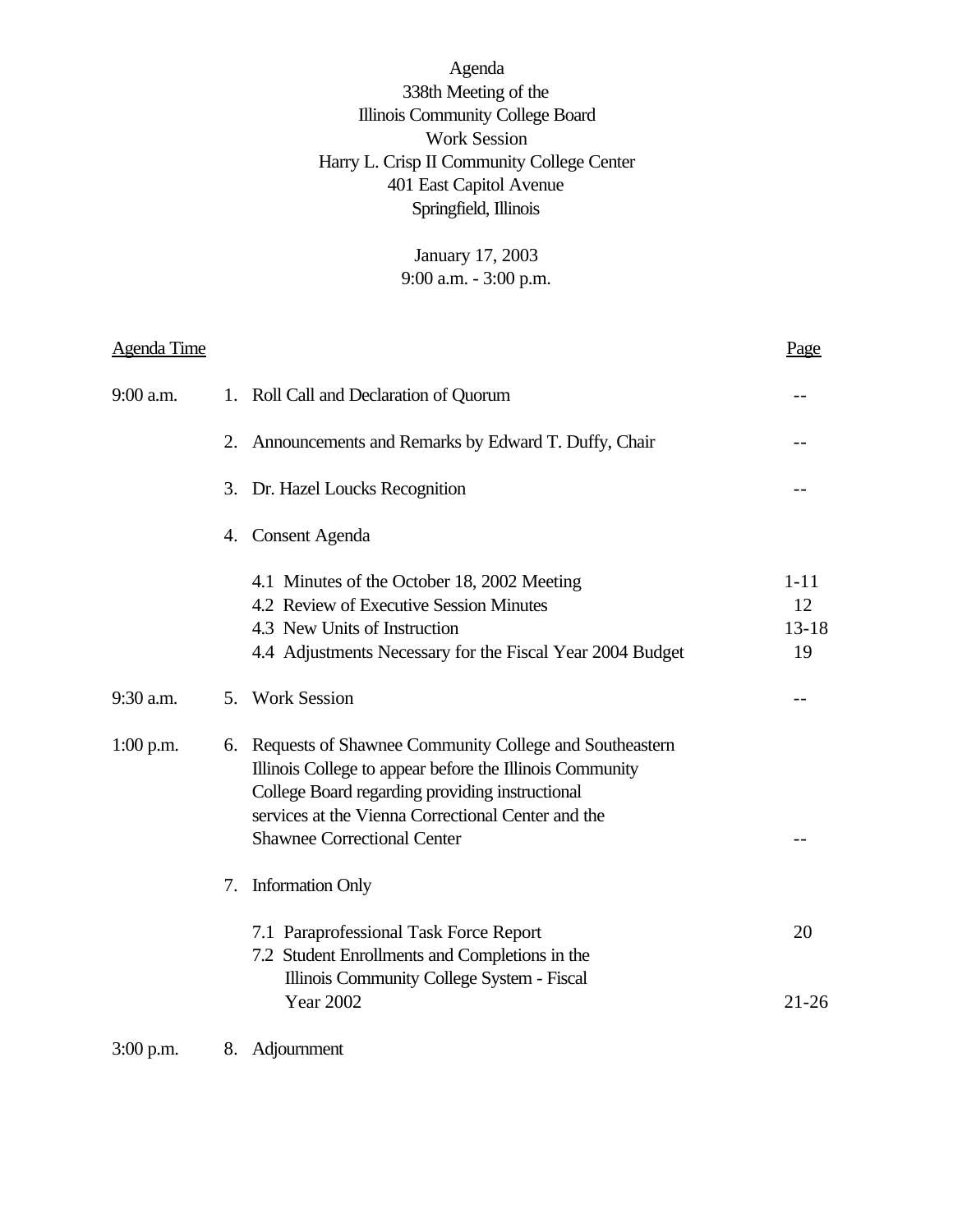## UNAPPROVED

Minutes of the 337th Meeting of the Illinois Community College Board October 18, 2002 Oakton Community College Room 1610 1600 East Golf Road Des Plaines, Illinois

#### Item #1 - Roll Call and Declaration of Quorum

Chairman Edward Duffy called the meeting to order at 9:00 a.m. Roll call was taken with the following members present: James Berkel, Edward Duffy, Inez Galvan, Laurna Godwin, Martha Olsson, Judith Rake, Delores Ray, Gwendolyn Rogers, Mark Weber, and James Zerkel. Joseph Neely and Edward Welk were absent.

#### Item #2 - Announcements and Remarks by Chairman Duffy

Chairman Duffy made welcoming remarks.

The Board consented with Chairman Duffy's request to defer Item #7 on today's agenda until the January 2003 meeting, due to concerns expressed bya member ofthe Illinois CommunityCollege SystemFunding Task Force Committee.

#### Item #3 - Remarks by Dr. Margaret Lee, President, Oakton Community College

Dr. Lee made welcoming remarks to the Board and guests and introduced members of the Oakton Board of Trustees in attendance. Plans for the expansion of the Oakton Community College campus were reported.

#### Item #4 - Committee Reports

#### Item #4.1 - Adult Education Transition Committee

James Berkel reported the Adult Education and Family Literacy Funding Task force will review the current methodologies used to allocate financial resources to adult education and family literacy providers, and recommendation will be made to the Board. Jennifer Foster, ICCB Senior Director for Adult Education, distributed Task Force membership information.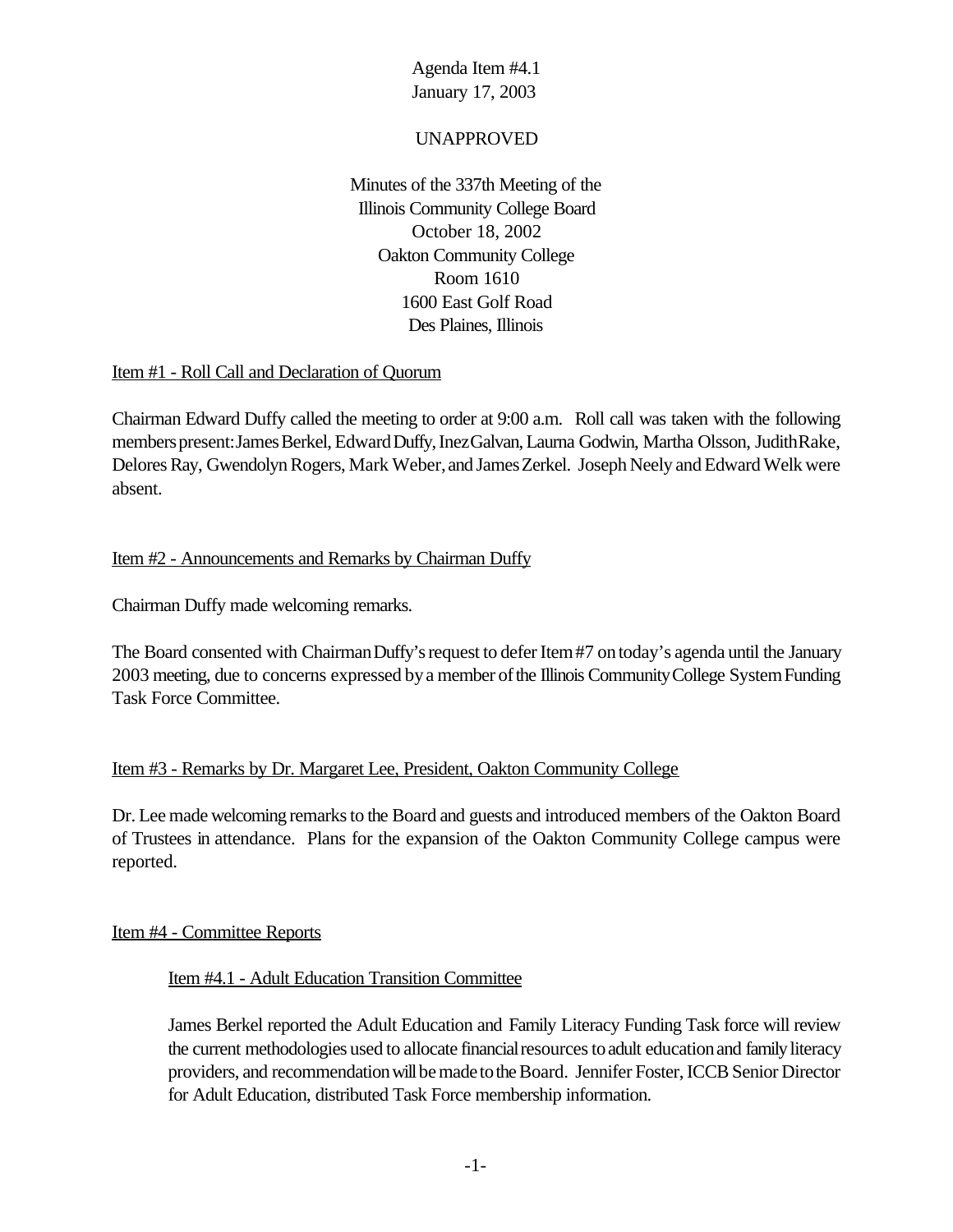Mr. Berkelalso reported on the Adult Education and Family Literacy Advisory Council and its role to advise the ICCB on issues related to Adult Education and Family Literacy. Membership material was distributed.

The ICCB Adult Education Transition Committee has been continued to assist with the Funding Study Task Force. Judith Rake has been invited to become a member of the Committee.

New positions in the ICCB Adult Education division were discussed by the committee.

Mr. Berkel reported that, in particular, OCC's adult education student population has increased by approximately 20 percent this year.

#### Item #4.2 - Budget and Finance Committee

Martha Olssonreported the Committee met this morning and discussed fiscal year 2003 financial statements and the fiscal year 2003 office administration expenditures were reviewed in detail. The Fiscal Year 2004 Illinois Community College Board Office Budget Request was also discussed. A 5 percent increase in state operational funds is included in this request.

## Item #4.2.1 - Fiscal Year 2004 Illinois Community College Board Office Budget Request

Inez Galvan made the following motion, which was seconded by Gwendolyn Rogers:

The Illinois Community College Board approves the fiscal year 2004 Office Operating Budget Request as presented in Table 1 and gives authority to the President/CEO, with concurrence of the Chair, to make adjustments as needed.

The motion was approved by unanimous voice vote. Student advisory vote: Yes.

## Item #5 - President/CEO Report

Joe Cipfl thanked Oakton Community College for hosting the ICCB meeting. Dr. Cipfl also thanked current OCC Board Chair Trustee Maxine Hill, and former OCC Board Chair Larry Goldberg for attending today's meeting.

The Community College System's Economic Impact Study was released on September 24 and two news conferences were held, one in Chicago and one in Springfield. Dr. Cipfl thanked ICCB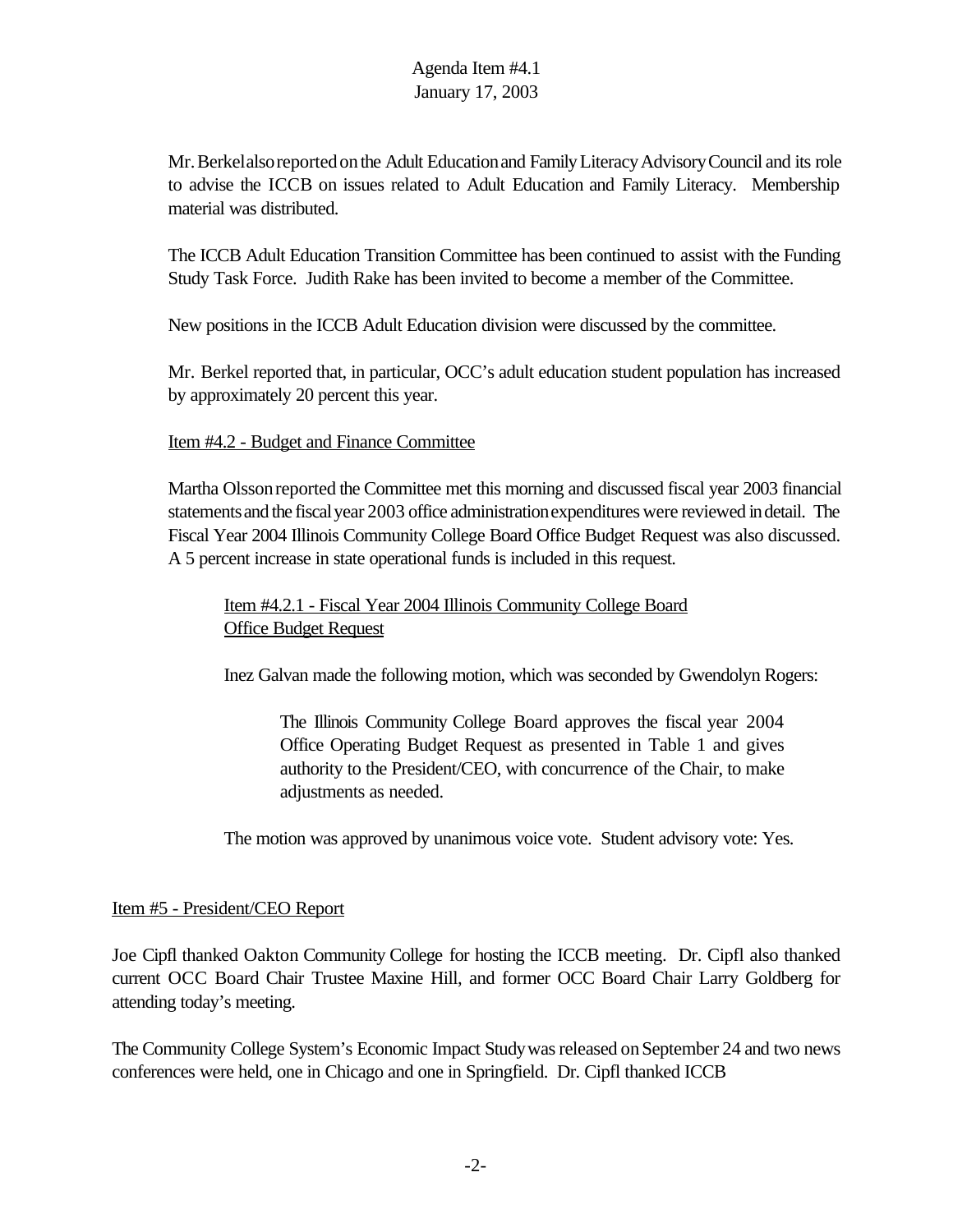member Gwendolyn Rogers for her attendance at the Chicago Press Conference and ICCB member Jim Zerkle for his attendance at the Springfield Press Conference. Highlights on data concluded in the study were reported.

On August 27, Governor Ryan appeared at Kaskaskia College to announce the release of the second year's distribution of the \$50 million in capital funding earmarked for the removal of temporary buildings on 17 community college campuses. Also on that day, Governor Ryan visited John A. Logan College for the groundbreaking of an \$8 million workforce development center. Dr. Cipfl thanked ICCB Chair Ed Duffy for his attendance at both events.

#### Item #6 - Advisory Organizations

#### Item #6.1 - Student Advisory Committee

Mark Weber reported on the SAC leadership conference held inSpringfield this summer. Mark thanked Dr. Cipfl for his support and also thanked Nick Kachiroubas for his leadership with the students.

SAC members were commended for their commitment and efforts in representing the system.

#### Item #6.2 - Illinois Community College Trustees Association

Jack Daleyaddressed the Board and thanked Joe Cipfl and Tom Ryder fortheir leadership. Jack Daley urged that campuses be made safer with the \$50 million in capital funding and to seek additional capital funding in the future to further this cause.

#### Item #6.3 - Presidents Council

Mike Murphy's address to the Board included recommendations to better prepare students in the future by focusing on more occupational program areas. Dr. Murphy noted that upcoming retirements in these areas will open employment opportunities for many citizens in the state.

#### Item #6.4 - Illinois Community College Faculty Association

Leo Welch complimented Oakton Community College for their attractive campus grounds.

The Faculty's Teaching/Learning Conference is scheduled for November 14-15 in Springfield. Registration forms have been mailed.

Mr. Welch attended the Economic Impact Study news conference on September 24, and he emphasized the important role of community colleges in the higher education system.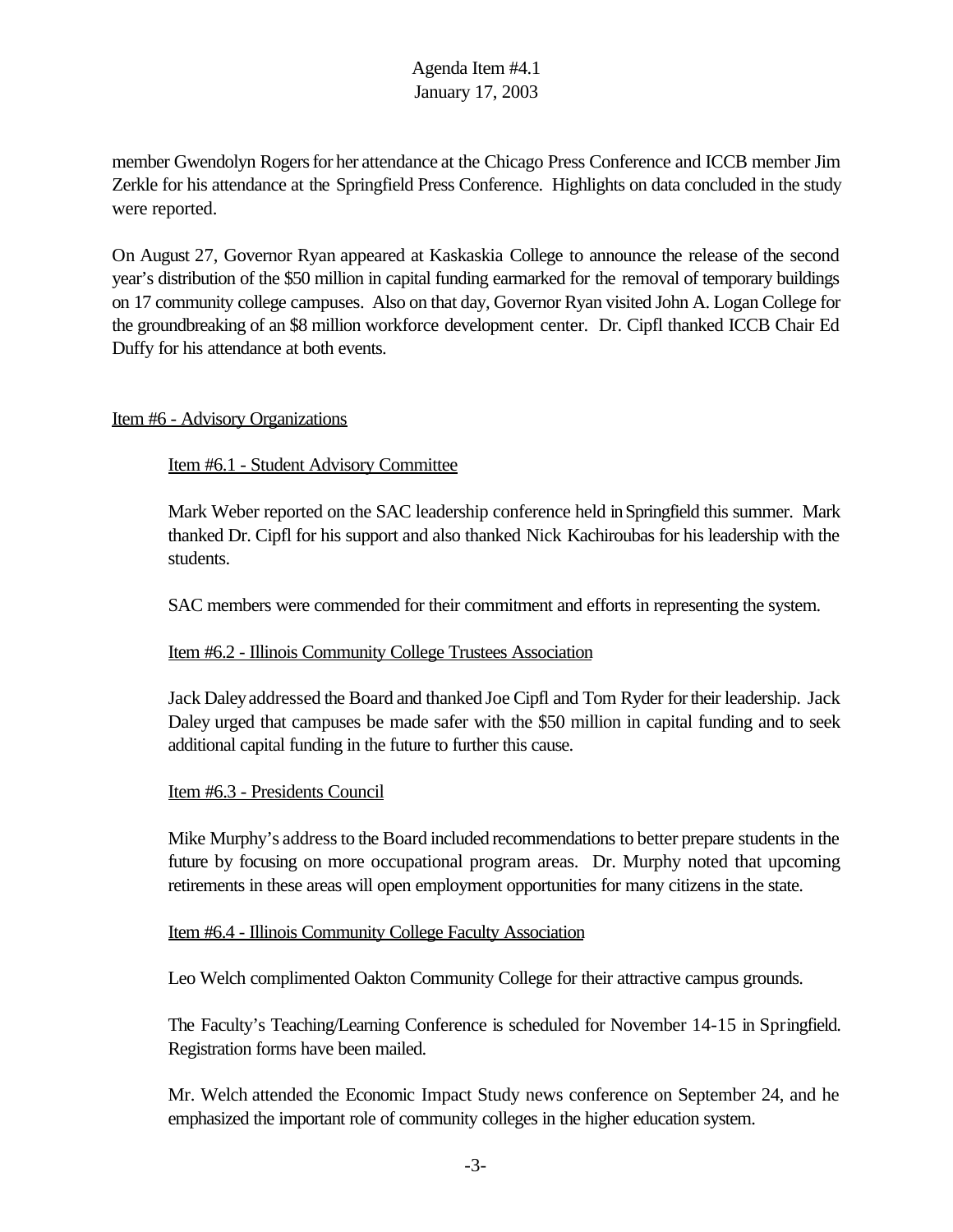Comments were made on the 2002 Higher Education Report Card and college preparedness. Mr. Welch encourages the increase of high school requirements.

## Item #7 - Illinois Community College System Funding Study Task Force Report

This report will be withheld for action until January 17, 2003.

## Item #8 - Fiscal Year 2004 Illinois Community College System Budget Requests

Don Wilske presented the fiscal year 2004 budget requests for the Illinois Community College System.

Judith Rake made the following motions, which were seconded by Gwendolyn Rogers:

#### Item #8.1 - Fiscal Year 2004 Community College System Operating Budget Request

The Illinois Community College Board hereby:

- 1. Approves the Fiscal Year 2004 Community College System Operating Budget Request for grants to colleges and other community college grants administered by the ICCB office as presented in the attached Table 1;
- 2. Authorizes the submission of the request to the Illinois Board of Higher Education; and
- 3. Authorizes its President/CEO, with concurrence of the Chair, to make necessary adjustmentsand reallocations basedoninformationreceived subsequent to approvalofthis budget request.

## Item #8.2 - Fiscal Year 2004 Capital Budget Request

The Illinois Community College Board hereby:

- 1. Approves the Fiscal Year 2004 Capital Budget Request for the Illinois Community College System as presented in the attached Table 1;
- 2. Authorizes the submission of the request to the Illinois Board of higher Education; and
- 3. Authorizes its President/CEO, with concurrence of the Chair, to make technical adjustments to the request if more refined data become available.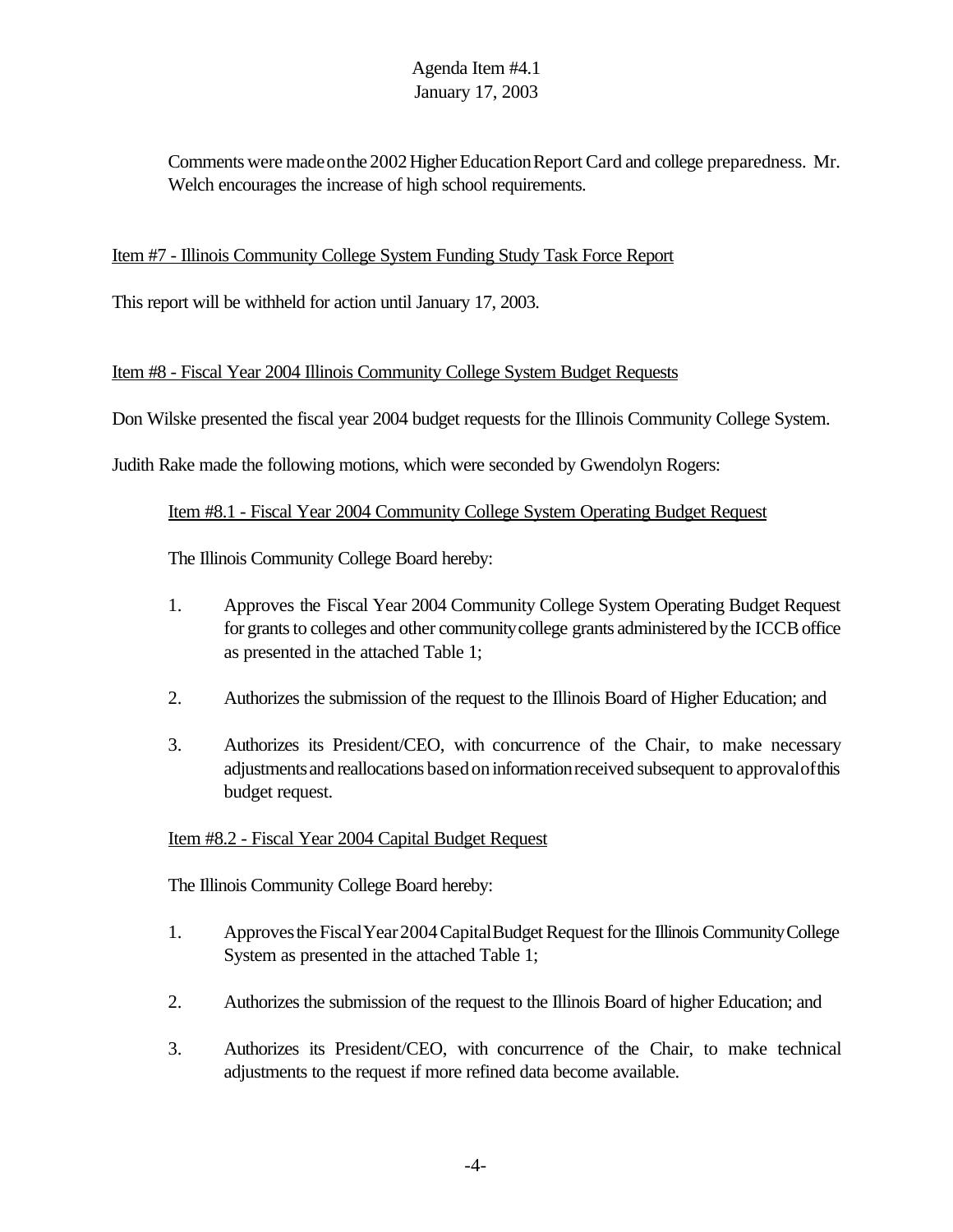# Item #8.3 - Fiscal Year 2004 Adult Education and Family Literacy System **Operating Budget Request**

The Illinois Community College Board hereby:

- 1. Approves the Fiscal Year 2004 Adult Education and Family Literacy System Operating Budget Request for grants to approved adult education providers administered by the ICCB as presented in the attached Table 1;
- 2. Authorizes the submission of the request to the Illinois Board of Higher Education; and
- 3. Authorizes its President/CEO, with concurrence of the Chair, to make necessary adjustments and reallocations based upon information received subsequent to approvalof this budget request.

## Item #8.4 - Fiscal Year 2004 Community College Career and Technical Education System Operating Budget Request

The Illinois Community College Board hereby:

- 1. Approves the Fiscal Year 2004 Community College Career and Technical Education System Operating Budget Request for grants to community colleges as presented in the attached Table 1;
- 2. Authorizes the submission of the request to the Illinois Board of Higher Education; and
- 3. Authorizes its President/CEO, with concurrence of the Chair, to make necessary adjustments and reallocations based upon information received subsequent to approvalof this budget request.

The motion was approved unanimous voice vote. Student advisory vote: Yes.

## Item #9 - Accountability and Productivity in the Illinois Community College System - Fiscal Year 2002

Virginia McMillan provided comments on the Accountability and Productivity and Occupational Follow-up Reports.

Delores Ray made the following motion, which was seconded by James Zerkle: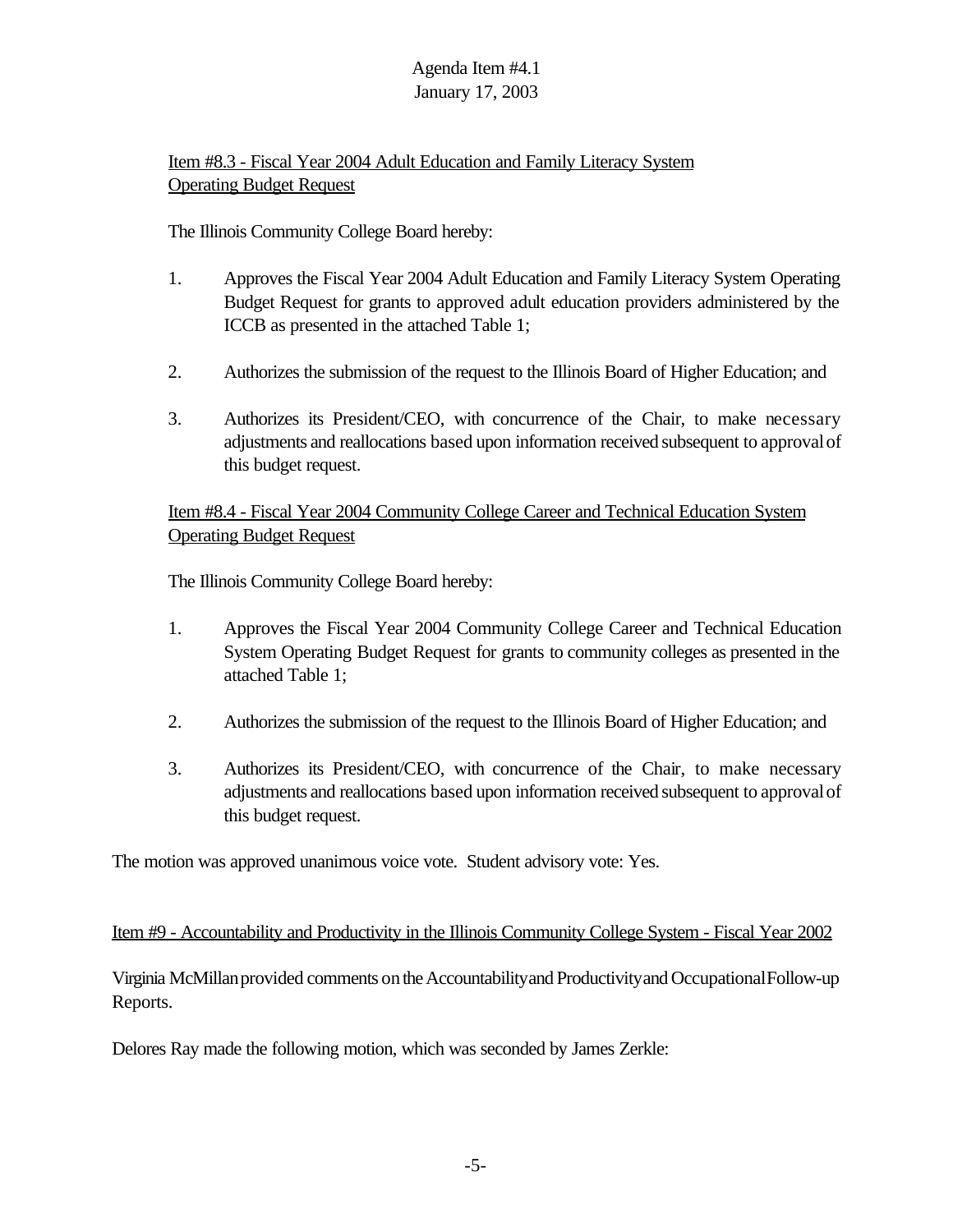The Illinois Community College Board hereby endorses the recommendations contained in the report entitled *Accountability and Productivity in the Illinois Community College System - Fiscal Year 2002* and asks its President/CEO to implement these recommendations.

The motion was approved by unanimous voice vote. Student advisory vote: Yes.

Item #10 - Follow-Up Study of Fiscal Year 2001 Occupational Program Graduates

Laurna Godwin made the following motion, which was seconded by Inez Galvan:

The Illinois Community College Board hereby endorses the recommendations contained inthe *2002 Follow-up Study of Fiscal Year 2001 Occupational Program Graduates* and asks its President/CEO to implement these recommendations.

The motion was approved by unanimous voice vote. Student advisory vote: Yes.

Item #11 - Consent Agenda

James Berkel made a motion to approve the following items, which was seconded by Gwendolyn Rogers:

Item #11.1 - Minutes of the September 20, 2002 Meeting

The Illinois Community College Board hereby approves the minutes of the September 20, 2002 meeting as recorded.

Item #11.2 - New Units of Instruction

The Illinois Community College Board hereby approves the following new units of instruction for the community colleges listed below:

## **PERMANENT PROGRAM APPROVAL**

Illinois Central College

• Culinary Arts Management A.A.S. degree (64 semester credit hours)

#### Kaskaskia College

• Carpentry Occupations A.A.S. degree (69 semester credit hours)

Richland Community College

• Energy Distribution Technology A.A.S. degree (62 semester credit hours)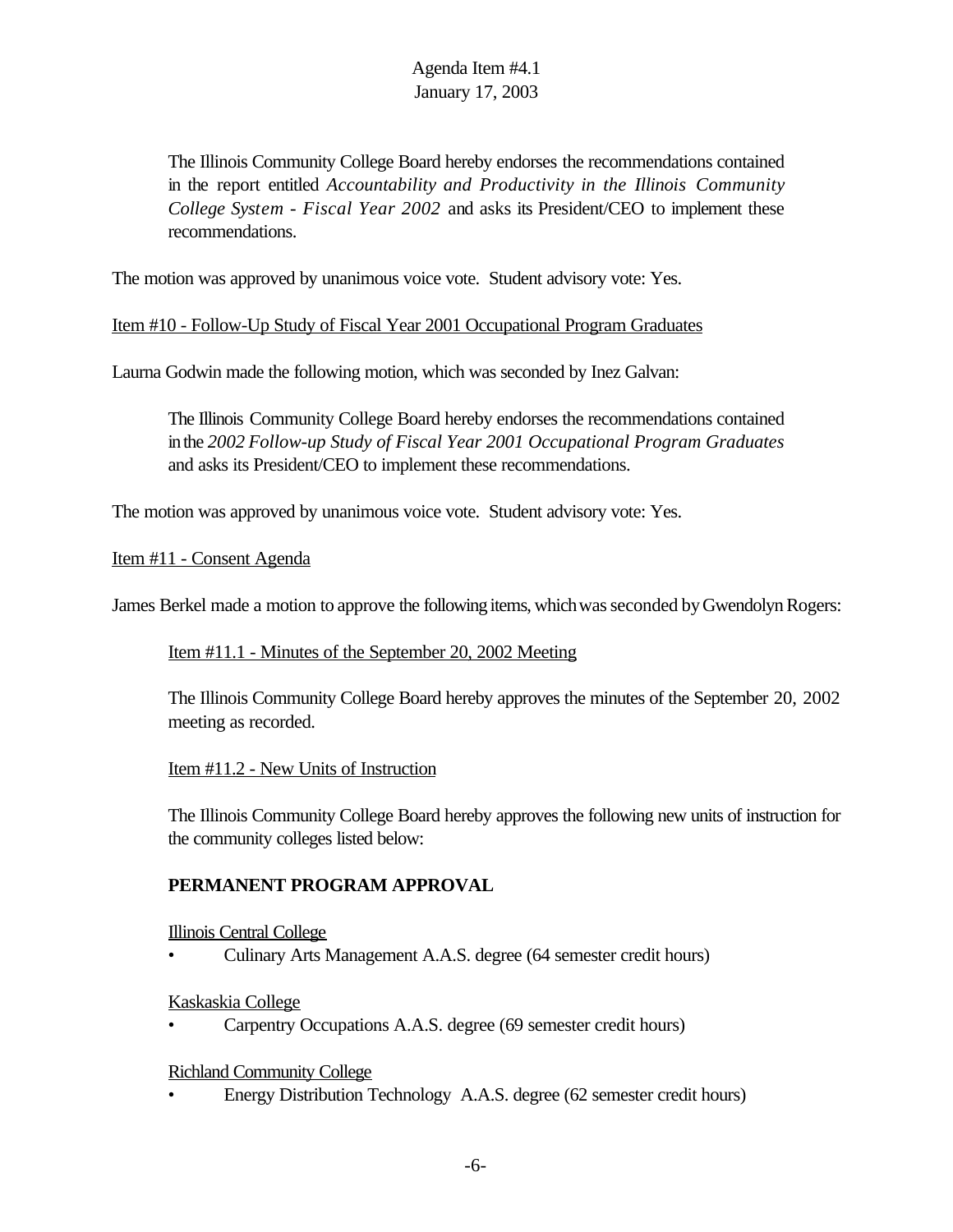# **TEMPORARY to PERMANENT PROGRAM APPROVAL**

# **The following colleges were approvedto offerprograms onatemporary basis fora period of three years and now request permanent approval of their programs.**

Parkland College

- Diesel Power Equipment Technology A.A.S. degree (67 semester credit hours) Southwestern Illinois College
- Massage Therapy Certificate (36 semester credit hours)

## **TEMPORARY PROGRAM APPROVAL**

College of DuPage

• Aviation Maintenance Technology-Airframe Certificate (48 semester credit hours)

# **INFORMATION ITEM - Temporary to Permanent Approval Recommendation**

*The following college(s) received temporary approval for their program(s) in 1999, for a period of three years, and have subsequently notified ICCB of their intent to discontinue their program(s) based on a review of the program's performance:*

Lincoln Land Community College

• Air Conditioning, Refrigeration & Heating Certificate (15 semester credit hours)

## **INFORMATION ITEM - BASIC CERTIFICATE APPROVAL**

*The following is a list of basic certificates that have been approved on behalf of the Illinois Community College Board by the President/CEO since the last Board meeting:*

Kaskaskia College

• Basic Carpentry Certificate (25 semester credit hours)

Lincoln Land Community College

• Computer Aided Drafting Technician Certificate (24 semester credit hours)

## Item #12 - Information Items

Item #12.1 - Fiscal Year 2002 Financial Statements (Final Expenditures) Financial Statements are provided for Board information.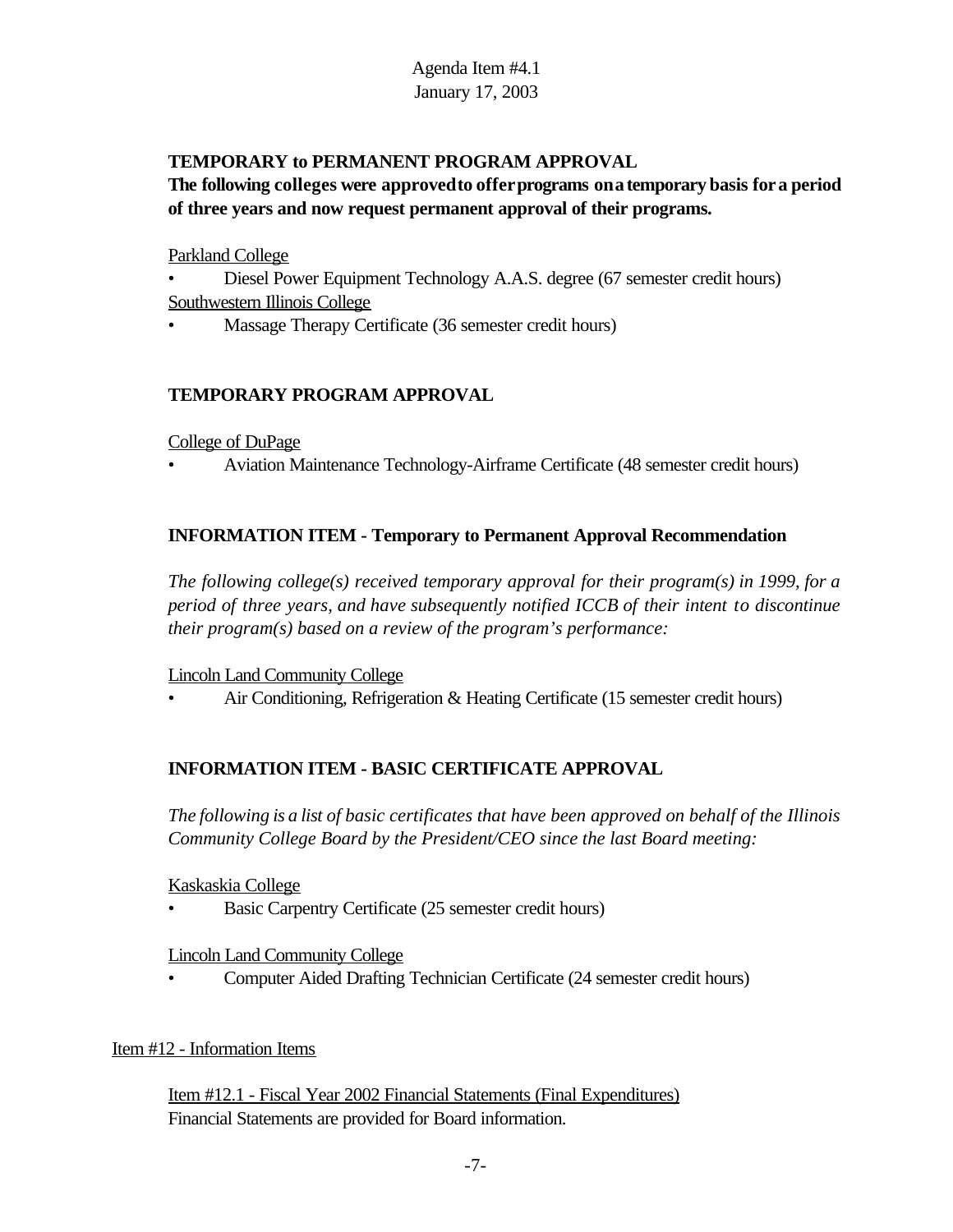# Item #12.2 - Fiscal Year 2003 Financial Statements

Financial Statements are provided for Board information.

Item #12.3 Illinois Community College Board Advisory Committee Member Appointments

## Finance Advisory Committee

- 1. J. P. Barrington Vice President, Business Services, John A. Logan College At Large (2003)
- 2. Bruce Conners Vice President of Educational Services, Kaskaskia College (Chief Academic Officers) (2003)
- 3. Gary Davis Executive Director, Illinois Community College Trustees Association (ICCTA) Ex **Officio**
- 4. Abe Eshkenazi Vice Chancellor, Finance, City Colleges of Chicago (2003)
- 5. Javier Gonzalez Student, South Suburban College Student Advisory Committee Member Ex **Officio**
- 6. Charles Guengerich- President, Wilbur Wright College Chair, Presidents Council Finance Committee - Ex Officio
- 7. Barry Hancock Associate Dean, Community Education, John A. Logan College Illinois Council of Community College Administrators (ICCCA) (2003)
- 8. Brad McCormick Dean, Business Affairs -Southeastern Illinois College At Large (2005)
- 9. Rick Radeke Executive Vice President, Finance and Operations, Waubonsee Community College - At Large (2004)
- 10. Libby Roeger Faculty, Shawnee Community College Illinois Community College Faculty Association (ICCFA) (2004)
- 11. Tom Ryan Vice President, Administrative Affairs College of DuPage Chair, Illinois Community College Chief Financial Officers (ICCCFO) - Ex Officio
- 12. Thomas Schmidt President, Carl Sandburg College Vice Chair, Presidents Council Finance Committee - Ex Officio
- 13. Roger Tuttle Trustee, Heartland Community College Illinois Community College Trustees Association (ICCTA) (2004)
- 14. JoshWallace Student,KishwaukeeCollege Student AdvisoryCommittee Member- ExOfficio

## MIS/Research Advisory Committee

- 1. Pamela Allmendinger Manager, MIS/Research, Black Hawk College At Large (2004)
- 2. AnnCoats- Student, LincolnLand CommunityCollege Student AdvisoryCommitteeMember-Ex Officio
- 3. Laura Crane Interim Director, Institutional Research, William Rainey Harper College At Large (2004)
- 4. MaryLouDe'Allegro Dean, Institutional Effectiveness, Joliet Junior College At Large (2005)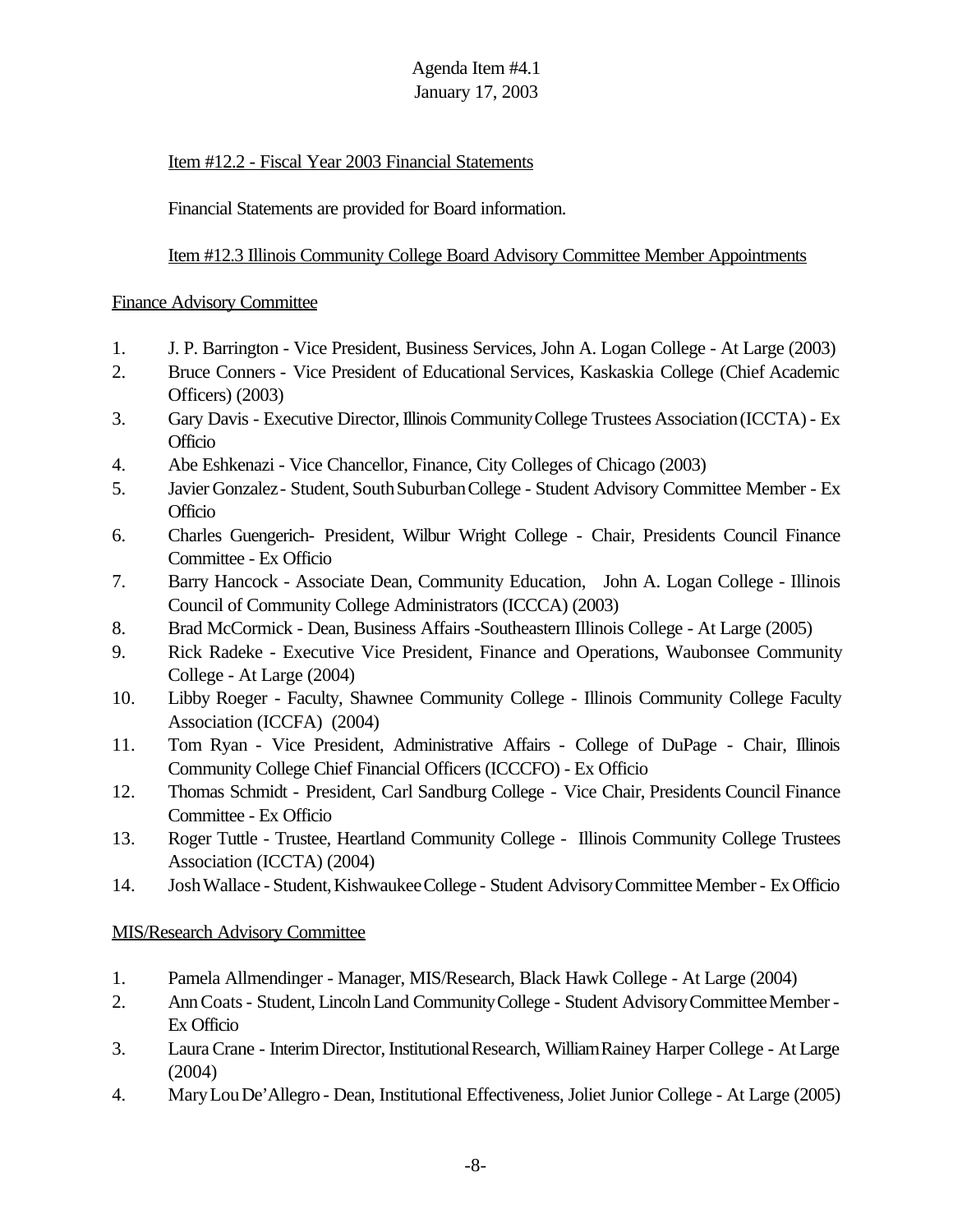- 5. Lon Feuerhelm Production & Operations Manager, Southwestern Illinois College At Large (2005)
- 6. Antonio Gutierrez-Marquez Associate Vice Chancellor for Planning & Research, City Colleges of Chicago - At Large (2003)
- 7. Michael Monaghan Director, Government Relations, Illinois Community College Trustees Association (ICCTA) - (2005)
- 8. Cory Musgrave Student, Illinois Eastern Community Colleges Student Advisory Committee Member - Ex Officio
- 9. Frankie Santos Laanan Assistant Professor of Community College Leadership, University of Illinois at Urbana-Champaign - At Large (2003)
- 10. Padriac Shinville Division Chair, Alternative Learning/Education Programs, Heartland Community College, - At Large (2004)
- 11. Aimee Wood Institutional Research, Illinois Central College Illinois Council of Community College Administrators (ICCCA) - At Large (2003)
- 12. TBA President Presidents Council (2003)
- 13. Clay Baitman Vice President for Instruction, Southwestern Illinois College- Chief Academic Officers (CAO) (2003)
- 14. Frank Papke Vice President Business Services and Finance, Illinois Valley Community College Illinois Community College Chief Financial Officers (ICCCFO) (2003)
- 15. TBA Illinois Community College Faculty Association (ICCFA) (2005)

# Program Advisory Committee

- 1. Harriet Custer Vice President, Academic Affairs, Illinois Valley Community College Chief Academic Officers/Illinois Council of Community College Administrators (CAO/ICCCA) - Ex **Officio**
- 2. Isiah Dalton Student, City Colleges of Chicago-Wilbur Wright College Student Advisory Committee member - Ex Officio
- 3. Bernard Ferreri Associate Vice Chancellor, City Colleges of Chicago At Large (2003)
- 4. Greg Florian Vice President, Finance and Administration Illinois Community College Chief Financial Officers (ICCCFO) (2003)
- 5. Robert Gaffner Trustee, Kaskaskia College Illinois Community College Trustees Association (ICCTA) (2003)
- 6. Earl Godt Faculty, Spoon River College, Illinois Community College Faculty Association (ICCFA) (2005)
- 7. Matt Landrus Faculty, Lake Land College, Illinois Community College Faculty Association (ICCFA) (2005)
- 8. Paul McCarthy President, Prairie State College Chair, Presidents Council Curriculum and Transfer Committee - Ex Officio
- 8. Kathy Pampe Associate Dean, Education to Careers, Illinois Eastern Community Colleges At Large (2004)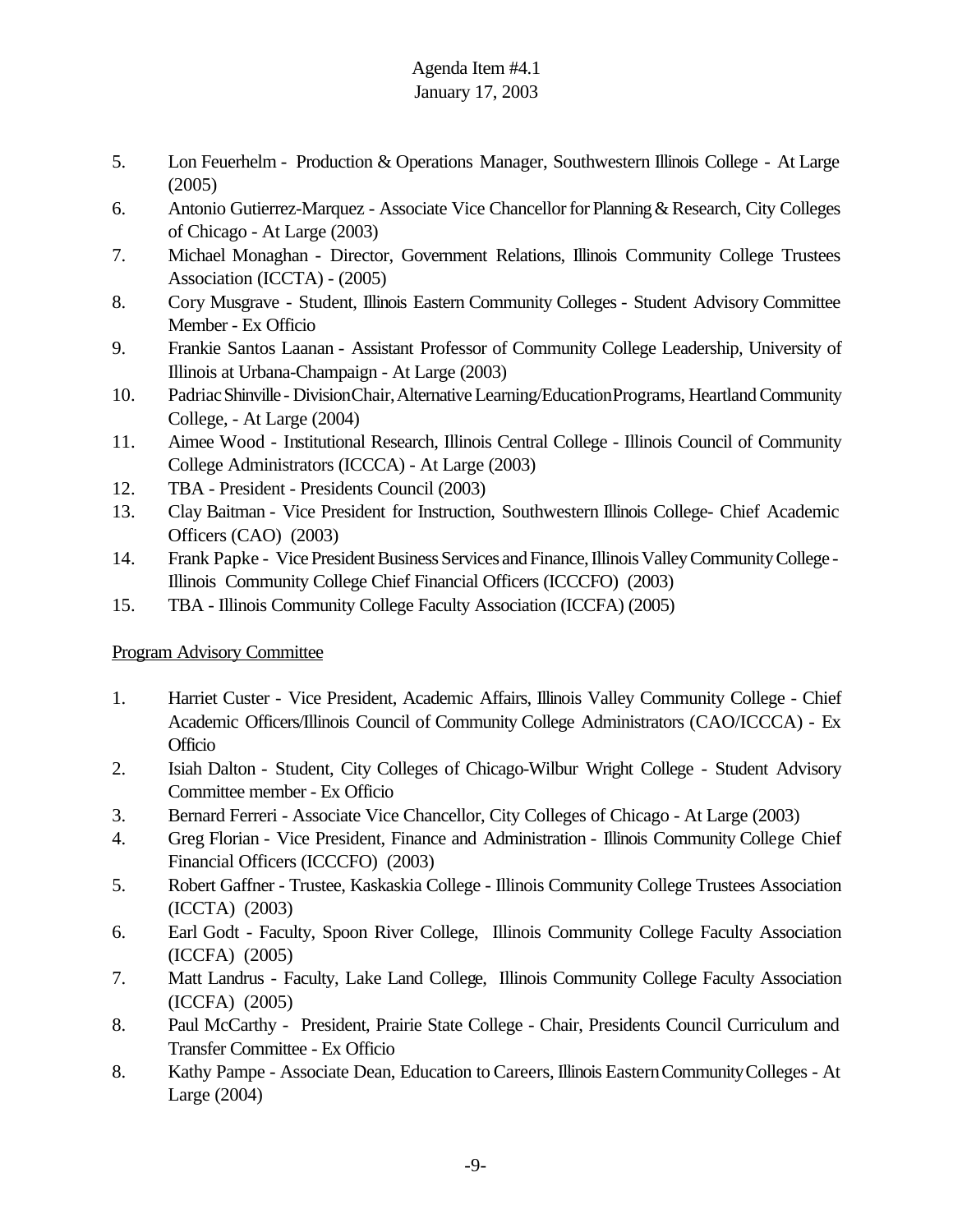- 9. Lavon Pettis Student, Joliet Junior College Student Advisory Committee Member Ex Officio
- 10. Mary Reaves Vice President, Student Life & Multicultural Affairs, Prairie State College At Large (2004)
- 11. Julia Schroeder Vice President, Instructional Services, John A. Logan College At Large (2003)

Item #12.4 - Status Report on the Plan for Enhancing the Role of Community College Teacher Preparation/Quality

Dr. Cipfl reported on the progress and accomplishments of the Board's goals to enhance the role of community colleges in teacher preparation. Three goals were identified to guide implementation as follows:

Goal 1: Capitalize on the accessibility of the statewide community system to tap new pools of students, particularly in communities withlarge minoritypopulations and/or those located in hardto-serve areas.

Goal 2: Provide incentives to community colleges to support further involvement in teacher preparation and professional development.

Goal3:Develop additional teacher preparation programs in the state that build onexisting related community college programs.

#### Item #12.5 - Status Report on the Statewide Leadership and Core Values Initiative

The Board received a status report on the affects that this initiative has provided to the Illinois Community College System over the past five years. State funding for Leadership and Core Values was not continued for fiscal year 2003; however, community colleges have pledged their commitment to continue with this initiative.

#### Item #13 - Executive Session

At 11:20 a.m., Laurna Godwin made a motion which was seconded by Inez Galvan, to go into executive session for the purpose of discussing personnel issues.

The Board reconvened into open session at 12:05 p.m.

James Zerkle made a motion, which was seconded byLaurna Godwin, to deny the grievance of Barbara Risse. The motion was approved by roll call vote. Voting aye were James Berkel, Inez Galvan, Laurna Godwin, Martha Olsson, JudithRake, Delores Ray, Gwendolyn Rogers, James Zerkle, and Edward Duffy. There were no dissenting votes.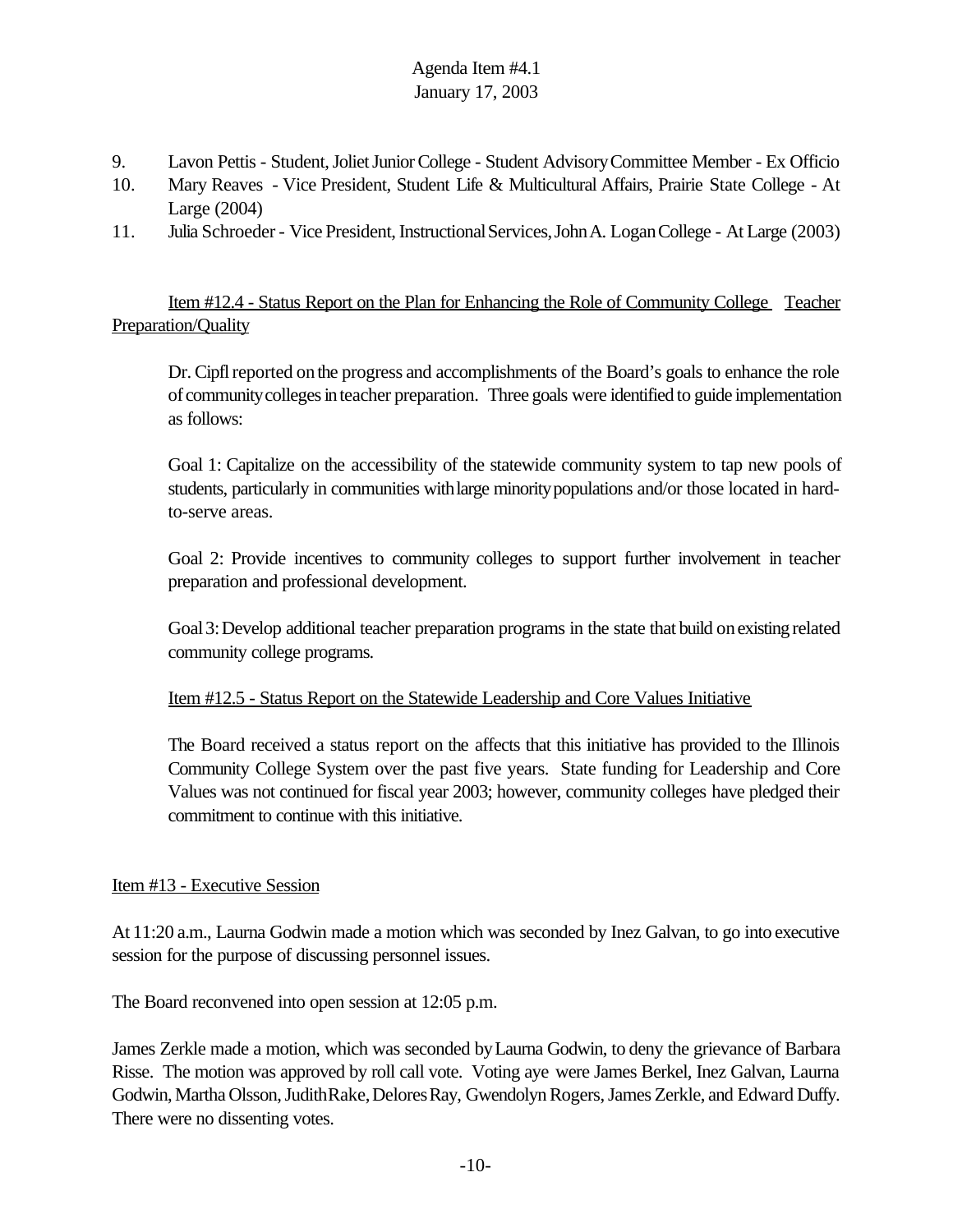James Zerkle made a motion, which was seconded by Inez Galvan, to deny the grievance of Carol Burnett. The motion was approved by roll call vote. Voting aye were James Berkel, Inez Galvan, Laurna Godwin, Martha Olsson, Judith Rake, Delores Ray, Gwendolyn Rogers, James Zerkle, and Edward Duffy. There were no dissenting votes.

Item #15 - Adjournment

Inez Galvan made a motion, which was seconded by Gwendolyn Rogers, to adjourn the meeting at 12:15 p.m.. The motion was approved by unanimous voice vote. Student advisory vote: Yes.

 $\overline{a}$ 

Edward T. Duffy, Chair Joseph J. Cipfl, President/CEO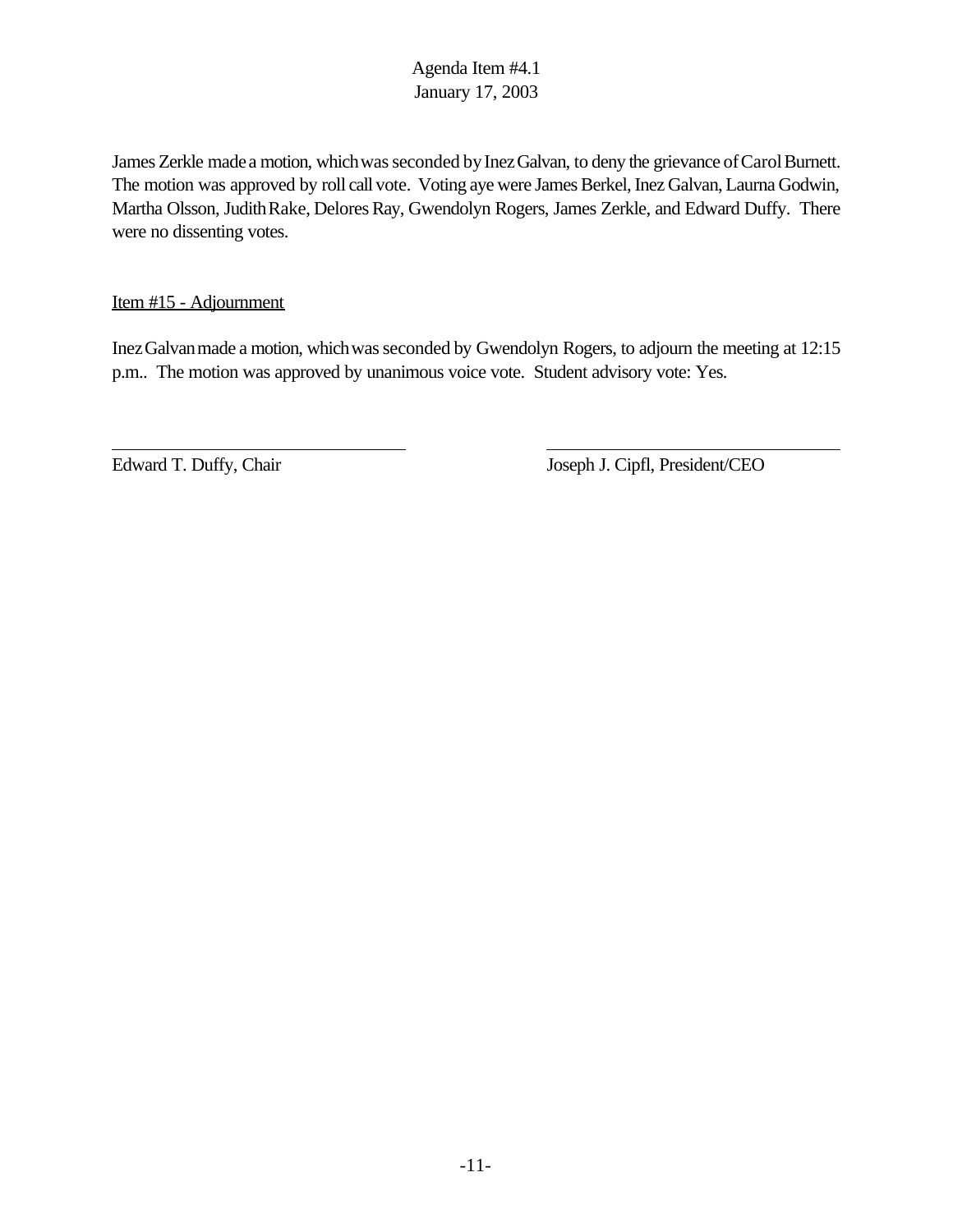#### Illinois Community College Board

## **REVIEW OF EXECUTIVE SESSION MINUTES**

The Illinois Open Meetings Act requires public bodies to review, at least twice a year, minutes of executive sessions to determine if the content of such minutes continue to require confidentiality or if they may be made available for public inspection.

The last review of executive session minutes was held on June 14, 2002, and the next Board review of executive session minutes will take place on June 20, 2003.

## **RECOMMENDED ACTION**

It is recommended that the following motion be adopted:

The Illinois Community College Board hereby determines that minutes of its executive sessions held on June 14, 2002, September 20, 2002 and October 18, 2002 willremain confidential. All prior minutes of executive sessions have been made available for public inspection.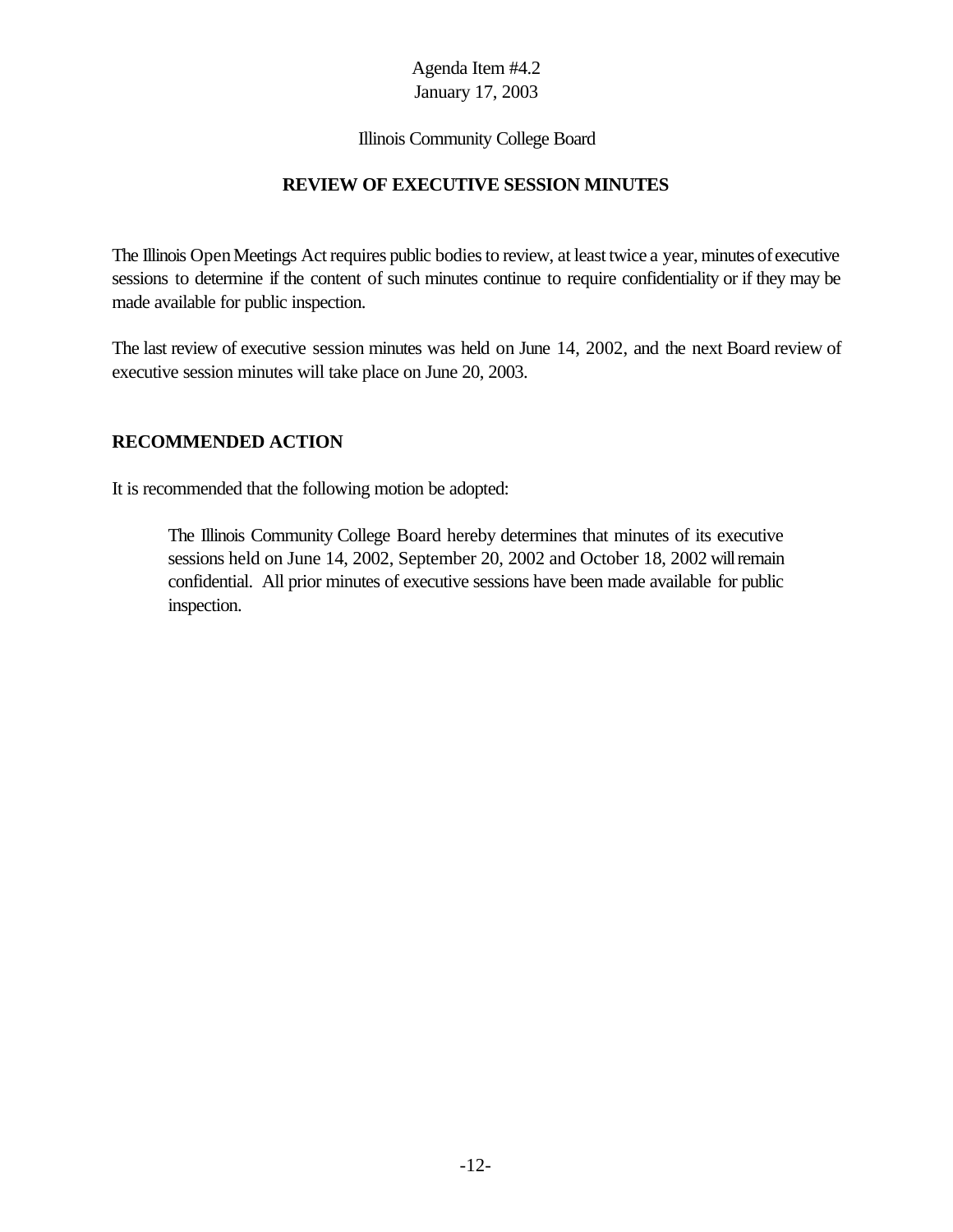#### Illinois Community College Board

## **NEW UNITS OF INSTRUCTION**

The Illinois Community College Board is requested to approve new units of instruction for the following community colleges:

## **RECOMMENDED ACTION**

It is recommended that the following motion be adopted:

 The Illinois Community College Board hereby approves the following new units of instruction for the community colleges listed below:

#### **PERMANENT PROGRAM APPROVAL**

College of Lake County

< CAD/Drafting Technology A.A.S.degree-Architectural/Civil Option (66 semester credit hours)

Heartland Community College

< Radiologic Technology A.A.S. degree (65 semester credit hours)

Joliet Junior College

- < Process Operations Technology A.A.S. degree (64 semester credit hours)
- < Process Operations Technology certificate (39 semester credit hours)

Lincoln Land Community College

< Electrical Lineman Distribution A.A.S. degree (61 semester credit hours)

#### Parkland College

< Customized Career Preparation A.A.S. degree (60 semester credit hours)

Shawnee Community College

< Medical Coding Specialist Certificate (36 semester credit hours)

#### John Wood Community College

< Emergency Medical Technology A.A.S. degree (64 semester credit hours)

## **BACKGROUND**

The **College of Lake County** is seeking approval to offer a 66 credit Associate in Applied Science degree in Computer Aided Drafting (CAD)/Drafting Technology–Architectural/Civil Option. This degree option is the third specialty in which students can focus their CAD/Drafting Technology coursework. Students can also select from previously approved Mechanical or Graphics specialties. The Architectural/Civil Option will prepare individuals for entry-level employment as CAD drafting technicians working under the supervision of a professional engineer or architect creating and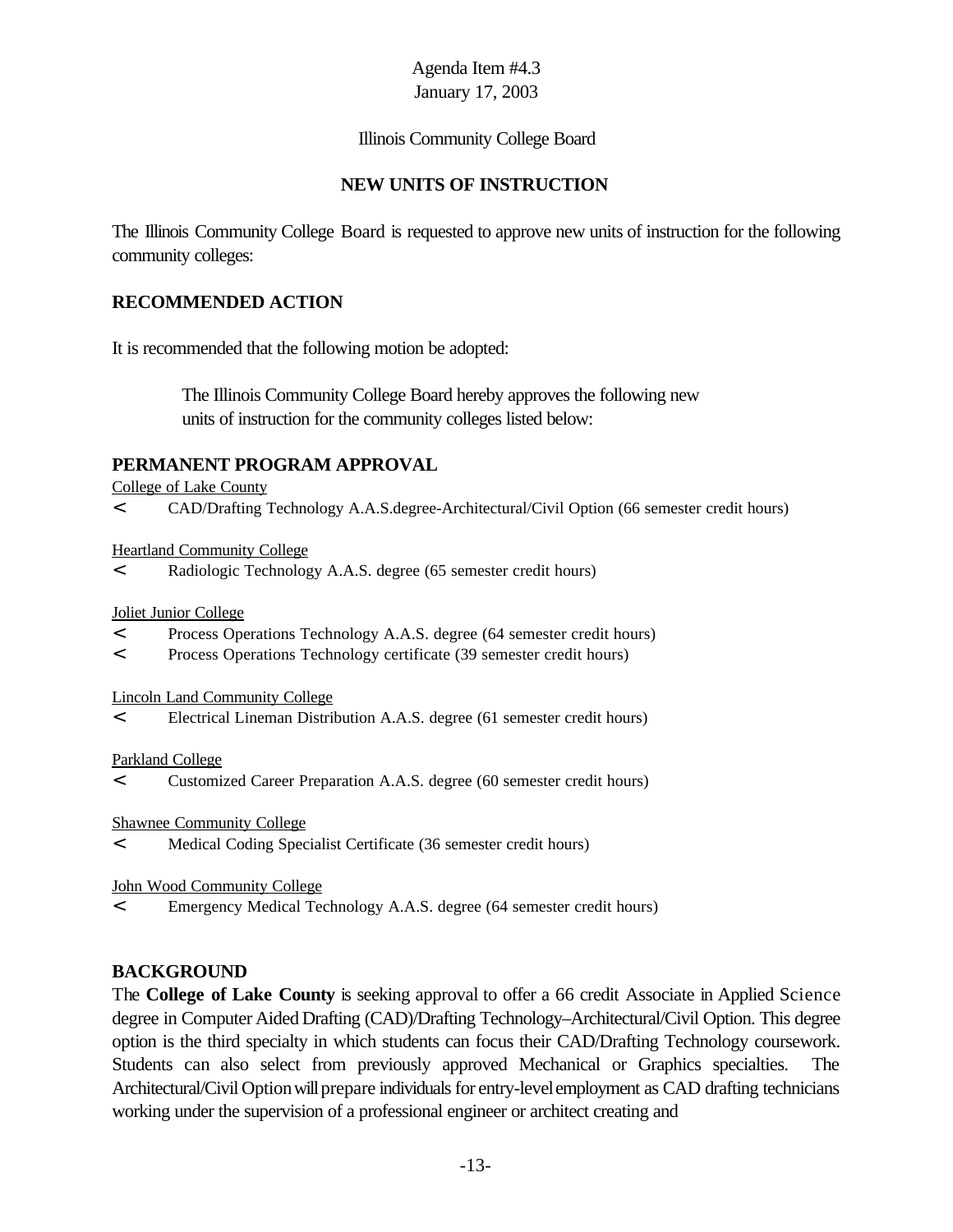preparing drawings using a variety of computer applications. The proposed curriculum consists of coursework in computer aided drafting and manufacturing concepts, CAD animation and rendering, AutoCAD applications, architectural graphics, design, illustrations and working drawings, architectural applications, surveying, site planning, construction materials and methods, and a required work-based learning experience in CAD/Drafting Technology in addition to general education studies.

The college projects an enrollment of 10 full-time and 20 part-time students each year for the first three years. While current labor market information supports the need for training programs in CAD/Drafting Technology, this proposal also results from the college combining two existing specialty options into one, which will better prepare students for work in the field. The program will require one new full-time and one new part-time faculty the first year in addition to two existing full-time and sevenexisting part-time faculty. Costs of implementing this program will be approximately \$7,400 per year in each of the first three years.

**Heartland Community College** is seeking approval to offer a 65 credit Associate in Applied Science (A.A.S.) degree in "Radiologic Technology". The program is designed to prepare students for employment as radiologic technologists in general and for specialized medical imaging, supervision and sales. The program is being offered in conjunction with the Bloomington-Normal School of Radiography (BNSR).

The curriculum consists of coursework in anatomy and physiology, introductory radiography, radiographic exposure, radiographic procedures, radiationbiology, radiationphysics, radiographic pathology, diagnostic imaging modalities, radiographic film evaluation, and patient care methods. General education coursework includes mathematics, psychology, composition, interpersonal communications, humanities and computer literacy. The college will offer the general education instruction while BNSR will provide the technical education and clinical practica. The Joint Review Committee on Education in Radiologic Technology (JRCERT) currently accredits the BNSR program. Graduates of this program will be eligible to sit for the American Registry for Radiologic Technologists (ARRT) certification exam, a requirement for entry-level employment in radiologic technology. Graduates of other radiologic technology programs will also be considered for admission.

Labor market information provided by the college indicates a need for trained radiologic technologists within the college's district and supports the need for additional educational opportunities beyond the certificate level. The college anticipates an enrollment of five part-time students the first year increasing to eight full-time and 15 part-time students bythe third year. Two existing full-time faculty will be reassigned to this program the first year so no incremental costs are anticipated in the first three years.

**Joliet Junior College** is seeking approval to offer a 64 semester credit hour Associate in Applied Science (A.A.S.) degree program and a 39 semester credit hour certificate program in "Process Operations Technology". Process operations technology is an occupational field covering a variety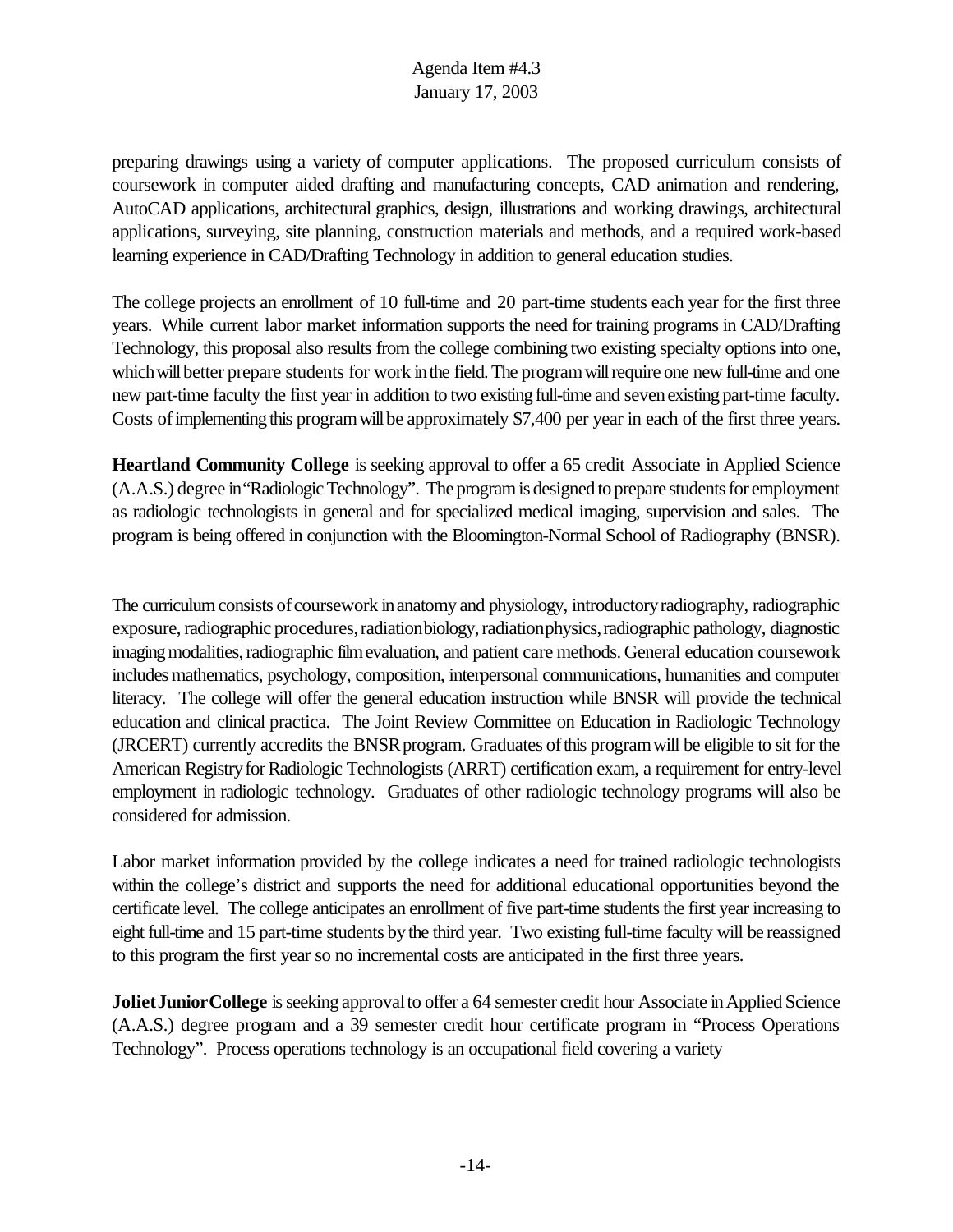of manufacturing industries including chemical processing, petroleum refining, gas production, power generation, and food processing. Graduates of the degree program will be prepared for employment as process operators, control room operators or field operators, while certificate program graduates will be prepared for entry-level employment as process technicians. Individuals employed in process operations technology are responsible for the monitoring, control and regulation of various electronic, mechanical and pneumatic sensing devices and instrumentation that control the processes involved in industrial production.

This curricula was developed with input from the district's local manufacturer's association, Three Rivers Manufacturer's Association, and serves as the second half of a Tech Prep  $(2+2)$  initiative between Wilco Area Career Center and Joliet Junior College. The certificate curriculum consists of coursework in process control technology, process technology equipment, systems, operations and troubleshooting, process quality, mechanical skills for process operators, hazardous materials, basic wiring and circuit design in addition to a communications and technical mathematics course. The degree curriculum builds on the certificate to include process control instrumentation, computer skills, occupational health and safety management in addition to general education coursework. Work-based learning is also integrated into technical coursework at both certificate and degree program levels.

Labor market information provided by the college supports the need for a training program related to process operations technology. The college anticipates a combined enrollment of 20 full-time and twelve part-time students the first year increasing to 40 full-time and 24 part-time students bythe third year. The program will require three existing full-time, two existing part-time, and four new part-time instructors the first year. Costs of implementing these programs will be approximately \$70,356 the first year, \$37,238 the second year, and \$70,100 the third year. First year costs reflect the initial purchase ofequipment for the programs, while third year costs reflect the hiring of a full-time program coordinator.

**Lincoln Land Community College** is seeking approval to offer a 60.5 semester credit hour "Electrical Distribution Lineman" Associate in Applied Science (A.A.S.) degree program. Electrical lineman are responsible for installing new electrical power lines, utility poles, towers and trenches that carry wires and cables, and for wire and cable maintenance and repair. Graduates of this program will be prepared for employment in electrical maintenance with an electrical distribution or power company. This curriculum was developed withinput from the district's local Association of Electrical Cooperatives, an organization representative of numerous electrical cooperatives statewide. Coursework consists of principles of electricity, batteries, DC circuits, transformers and AC circuits, electrical distribution theory and practice, electrical distribution hardware safety and use, hand tools and devices, electrical rubber gloving, lineman climbing, underground residentialelectrical distribution, and commercialdriverslicense training, inaddition to first aid and general education studies. This degree program builds upon the college's existing certificate program to provide more technical coursework in specialized electrical distribution practical experience and truck driver training.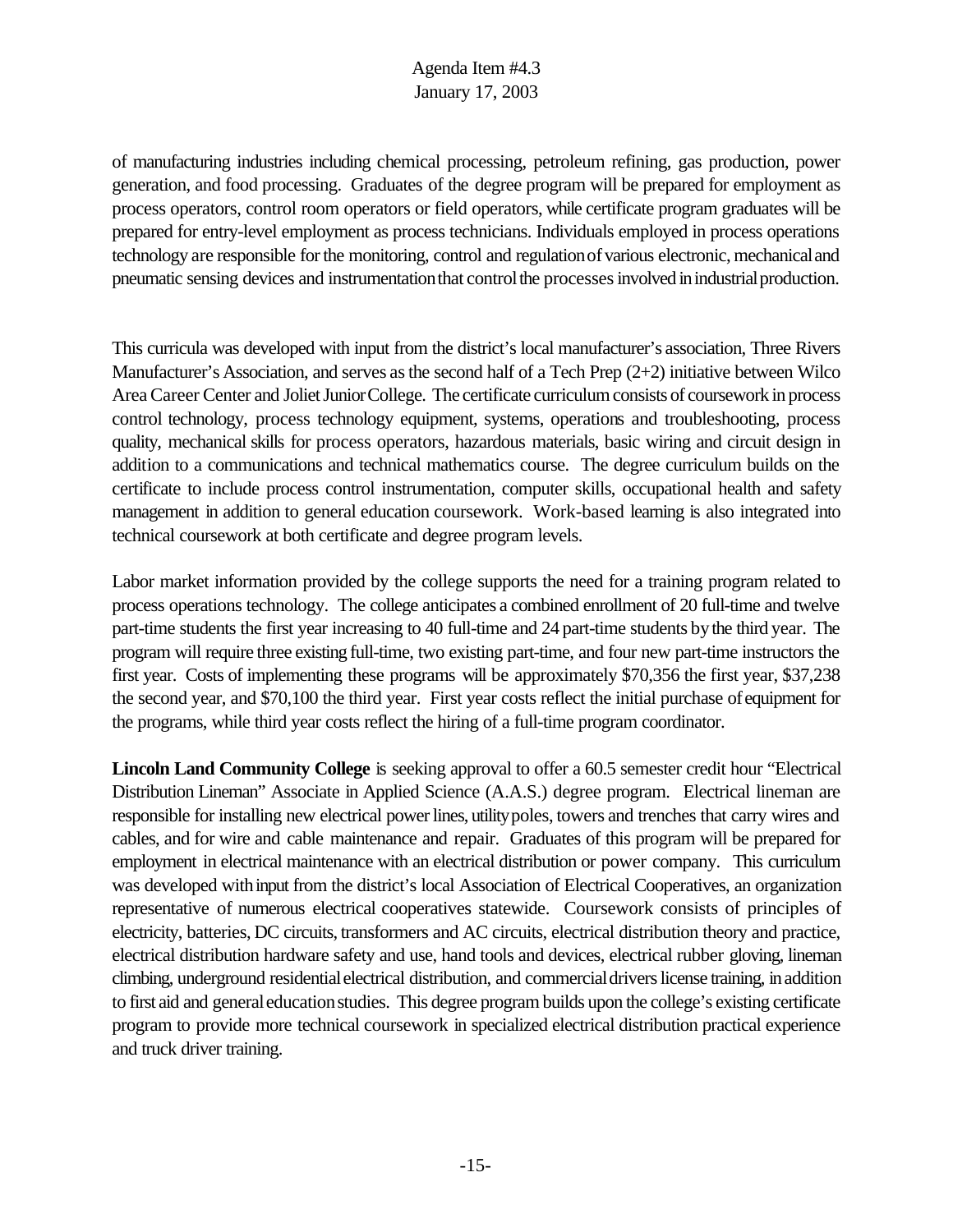Labor market information provided by the college supports the need for and interest in an electrical distribution lineman program within the district. The college anticipates an enrollment of five full-time students the first year increasing to 20 full-time students by the third year. The program will require three existing part-time faculty the first year and no new costs will be incurred for the implementation of this program.

**Parkland College** is seeking approval to offer a 60 semester credit hour Associate in Applied Science (A.A.S.) degree program in "Customized Career Preparation". The program will allow individuals to pursue postsecondary education in an area specific to their personal needs and the needs of their employers where existing career and technical education programs do not exist. The program is designed to allow students to design a customized program of study that meets their and their employers unique educational needs.

The curriculum will consist of a minimum number of general education requirements, a series of career and technical courses directly related to the students career goal(s), a customized career preparation portfolio, work-based learning experience as appropriate and elective coursework supportive of the student's educational and career goals. The portfolio course will allow students to present prior learning gained through work experience and non-collegiate education and training experiences for assessment as collegelevelcredit. Career and technical coursework will be jointly determined by the student, college personnel and the employer, where applicable, to ensure the successful completion of the programand to ensure that the course work furthers the student's learning objectives.

This programwas developed in response to local business and industrysupport for a two-year career and technical degree program tailored to meet their needs across a range of employment fields. The college anticipatesthree part-time students the first year increasing to two full-time and five part-time students by the third year. No new faculty are required and no new costs will be incurred for the implementation of this program.

**Shawnee Community College** is seeking approval to offer a 36 semester credit hour "Medical Coding Specialist" certificate program. This program will prepare individuals for entry-level employment as medical coding specialists. The curriculum consists of coursework in introductory and advanced medical terminology, anatomy and physiology, introductory health information technology, introductory and intermediate medical coding, principles of insurance, medical office procedures and business computer systems in addition to a required medical coding internship. This curriculum was developed according to guidelines established by the American Health Information Management Association (AHIMA) and will prepare students for completing the Certified Coding Associate (CCA) exam. The college projects an enrollment of 10 full-time and six part-time students the first year, increasing to 18 full-time and 12 part-time students by the third year. Labor market information provided by the college supports the need for formalized training for medical coders both within the district and statewide. The program will require one current full-time and one current part-time faculty member the first year. Cost of implementing this program will be approximately \$3,050 the first year, \$2,626 the second year, and \$2,704 the third year.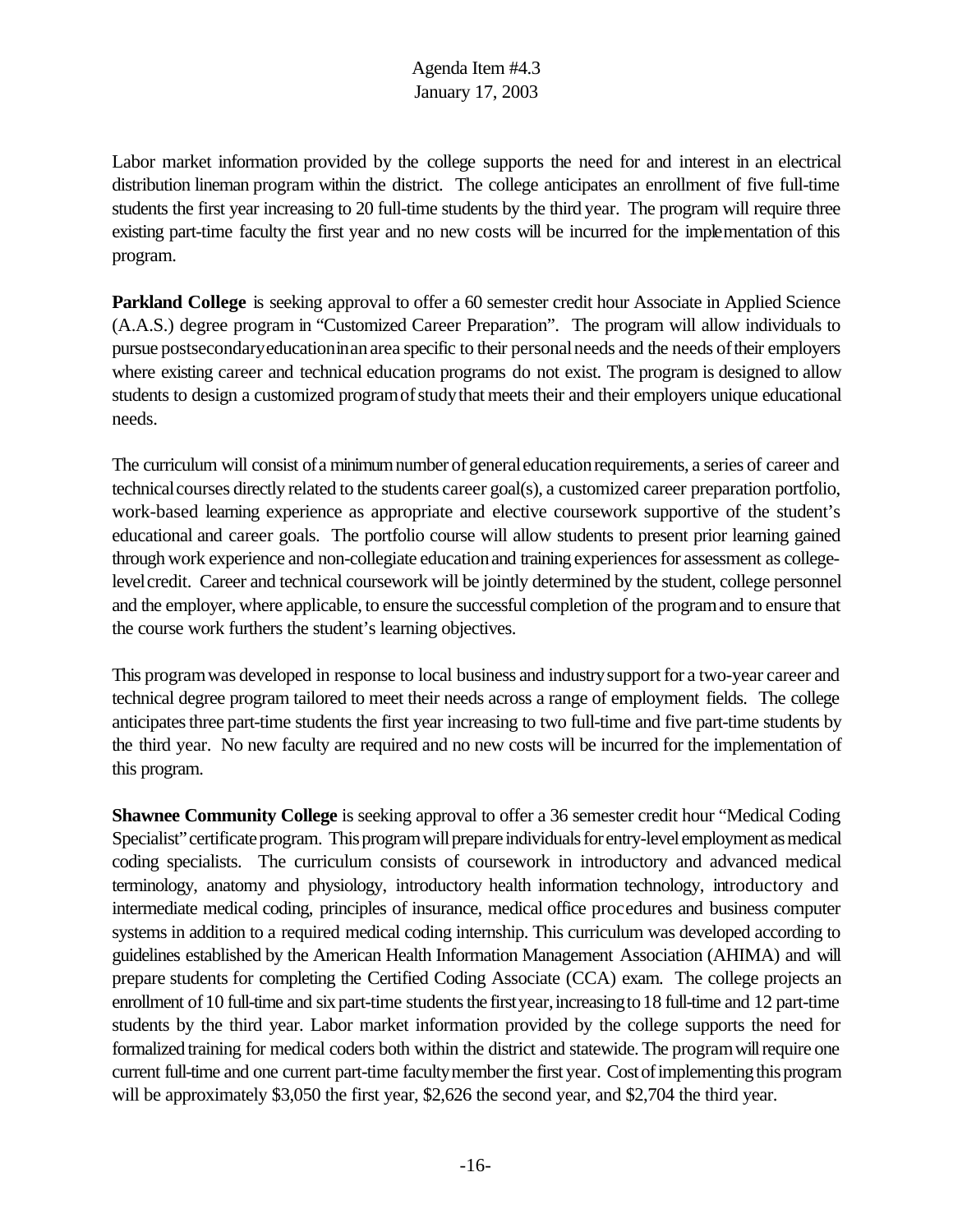**John Wood Community College** is seeking approval to offer a 64 semester credit hour Associate in Applied Science (A.A.S.) degree programin "Emergency Medical Technology". This program will prepare individuals for employment as Emergency Medical Technician (EMT) - Paramedics. EMT-Ps are responsible for initial patient assessment and management of care from the pre-hospital to emergency or hospital care environment. This curriculum was developed with input from Blessing Hospital and the Quincy Fire Department, and addresses the National Standard Curriculum for EMT-Paramedics as outlined by the National Highway Traffic Safety Administration. Coursework consists of anatomy and physiology, psychology, generalpatient assessment, pre-hospitalcare management, pharmacology, trauma and shock assessment, medical conditions and behavioral emergencies, infectious disease, allergic reactions, developmental conditions (including obstetrics and geriatrics), and clinical experience, in addition to a required work-based learning component and general education studies. Graduates of this program will be prepared to sit for the EMT-P licensing exam offered through the Illinois Department of Public Health. Graduates are also eligible for the optional National Registry of Emergency Medical Technicians exam.

Labor market information provided by the college supports the need for emergency medical technicians both within the college's district and statewide. The college anticipates approximately eight full-time and eight part-time students enrolled the first yearincreasing to 16 full-time and 16 part-time by the third year. The program will require one existing part-time faculty person the first year and no new costs will be incurred for the implementation of this program.

#### **TEMPORARY PROGRAM APPROVAL**

Parkland College

< Electrical Construction Journeymen A.A.S. degree (64 semester credit hours)

#### Shawnee Community College - *Information Item Only*

< A.A.S. in Corrections for IDOC employees (statewide model curriculum) Corrections Officer/Youth Supervisor option (67 semester credit hours) Parole Officer option (68 semester credit hours)

## **BACKGROUND**

**Parkland College** is seeking temporary approval to offer a 64 semester credit hour "Electrical Construction Journeyman" Associate in Applied Science (A.A.S.) degree program for a period of three years. This program is a cooperative effort proposed by Parkland College, the National Electrical Contractors Association (NECA), and the Joint Apprenticeship and Training Committee (JATC) of the International Brotherhood of ElectricalWorkers(IBEW) LocalUnion601 for the purpose of broadening the educational opportunities for individuals admitted into the Electrician Apprenticeship program. The program will prepare students for employment as journeymen electricians in industrial, commercial and residential construction, and repair and maintenance settings. The curriculum consists oftechnicalcourse work in electrical code and theory, lighting and transformers, motors and wiring systems, DC and AC systems, electronics circuitry, motor control, power control and advanced studies in specialty electrical systems, in addition to general education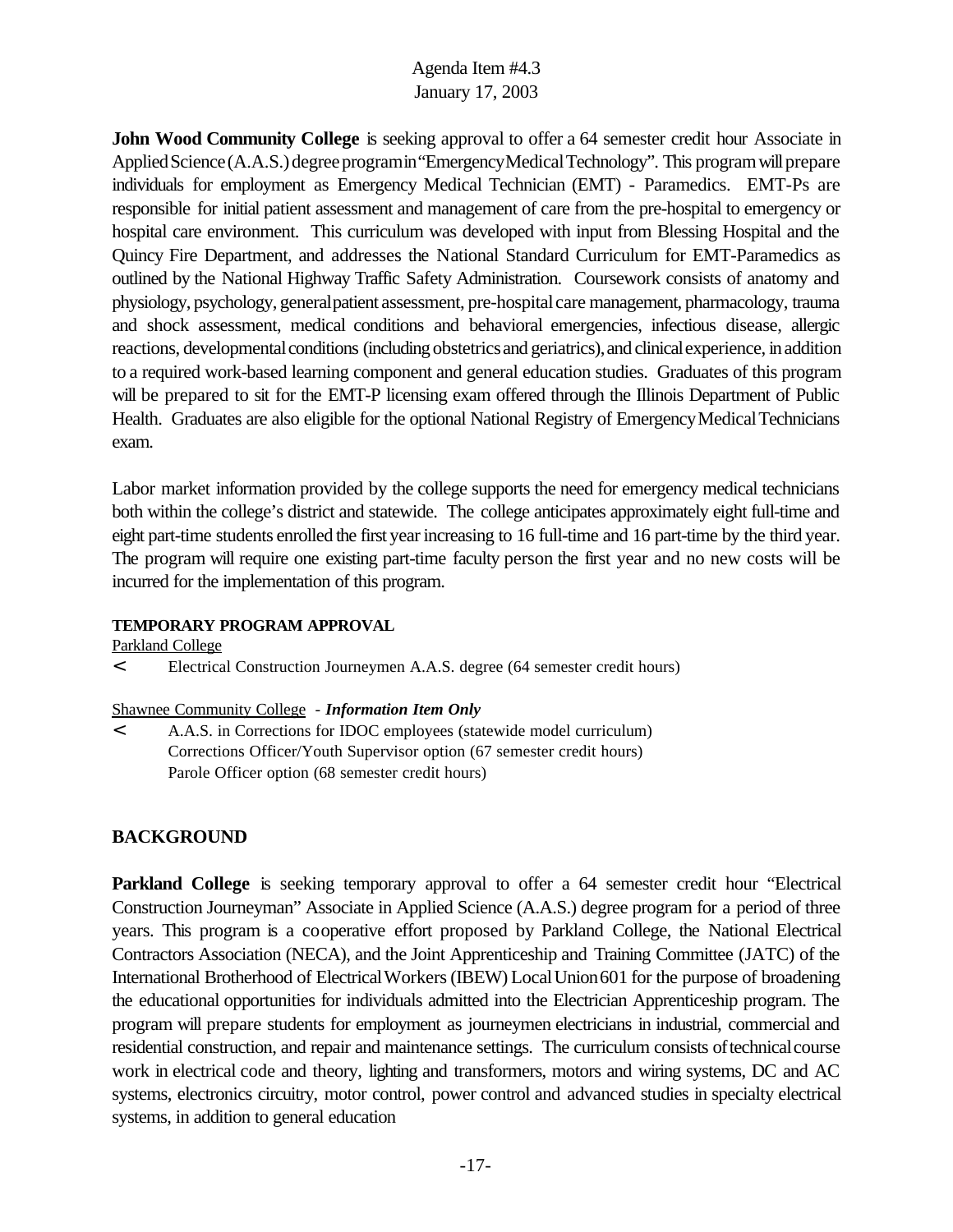studies. Temporary approval is requested to allow the college to substantiate the long-term needs of the program. The college anticipates 13 students per year with at least 32 students enrolled at the end of the three year period. Furthermore the college anticipates a 90 percent placement rate at the end of the fiveyear apprenticeship program. *Permanent approval for this program will be considered at the end of a period of three years based upon program outcomes.*

# **INFORMATION ITEM - BASIC CERTIFICATE APPROVAL**

Following is a list ofbasic certificates that have beenapproved onbehalf ofthe Illinois CommunityCollege Board by its President/CEO since the last Board meeting:

Illinois Valley Community College

< Heating, Ventilation & Air Conditioning Certificate (29.5 semester credit hours)

Sauk Valley Community College

< Computer Network Analyst Certificate (15 semester credit hours)

South Suburban College

< Massage Therapy Certificate (28 semester credit hours)

Waubonsee Community College

< Geographic Information Systems Certificate (12 semester credit hours)

William Rainey Harper College

< Phlebotomy Certificate (13 semester credit hours)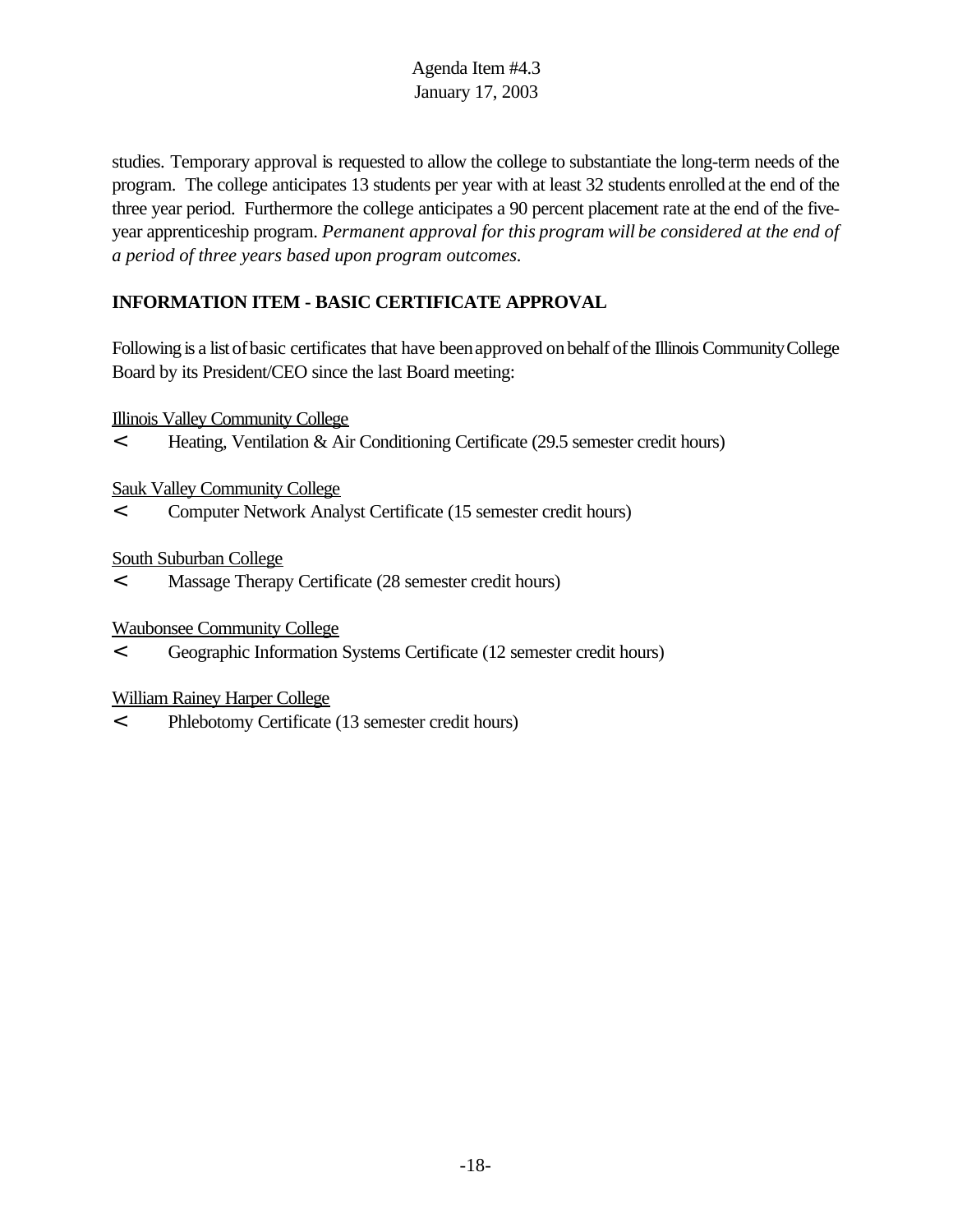Illinois Community College Board

# **ADJUSTMENTS NECESSARY FOR THE FISCAL YEAR 2004 BUDGET**

The Illinois Board of Higher Education has approved the Board's proposed fiscal year 2004 budget. Previous appropriations bills were submitted to the General Assembly at the Illinois Board of Higher Education's recommended funding level. With the change in administration this year, the Governor may request the Board to adjust the funding level before submitting the bill to the General Assembly.

## **RECOMMENDED ACTION**

It is recommended that the following motion be adopted:

The Illinois Community College Board hereby authorizes its President/CEO, with concurrence ofthe Board Chair, to make any necessary adjustments to the funding levels included within the ICCB fiscal year 2004 appropriations bill.

# **BACKGROUND**

The appropriations bills introduced in the General Assembly reflect the recommended level of funding outlined in the Governor's budget address. If the Governor requests the ICCB to make changes to the IBHE level, the President will need authorization to make adjustments to the current Board approved fiscal year 2004 funding level.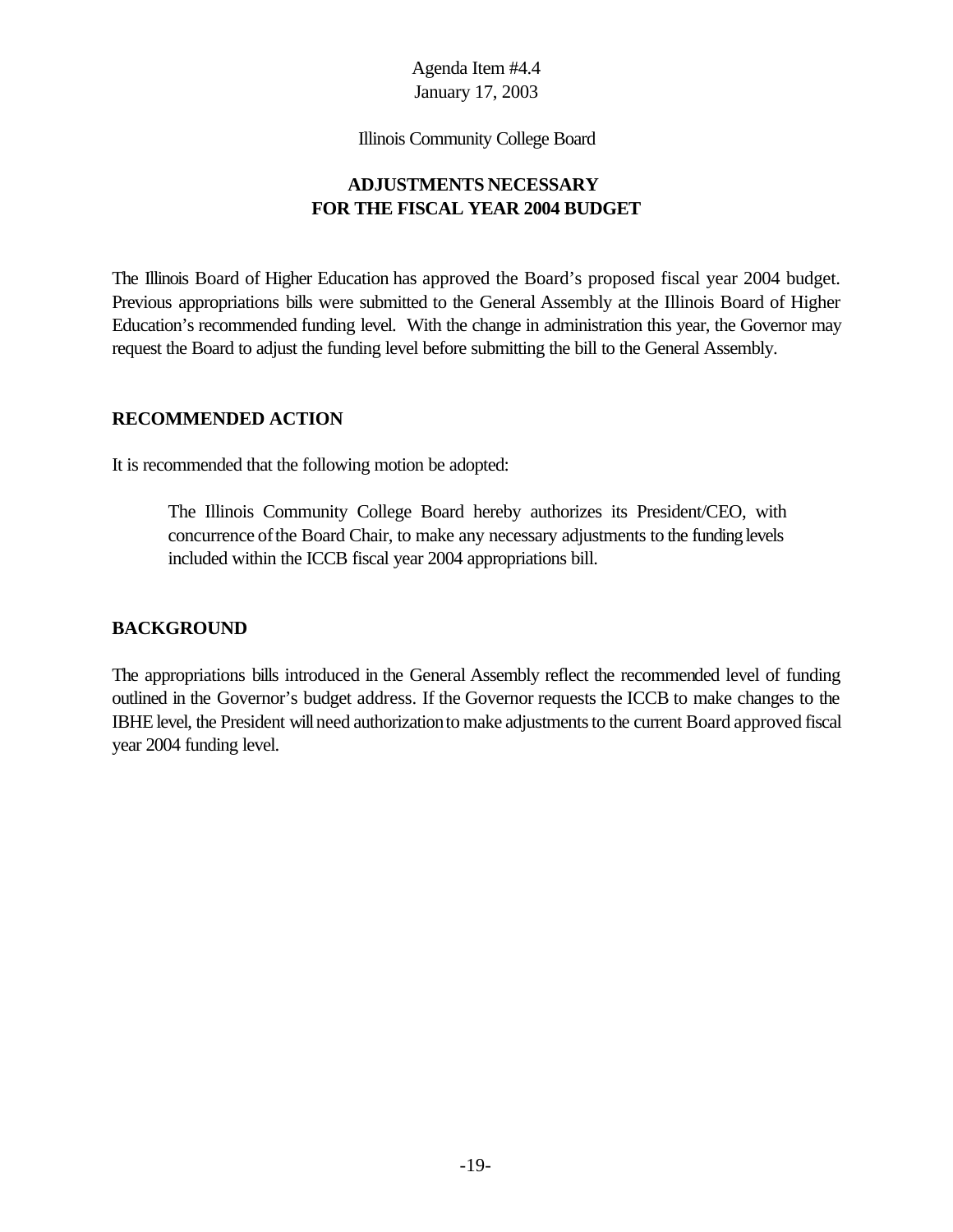#### Illinois Community College Board

## **PARAPROFESSIONAL TASK FORCE REPORT**

**BACKGROUND**. The reauthorization of the federal Elementary-Secondary Education Act, titled "No Child Left Behind" (NCLB), was enacted on January 8, 2002, and had a significant impact on teacher aides/assistants in Illinois and throughout the nation. Under NCLB, education paraprofessionals hired after January 8, 2002, to assist in schools and/or programs that receive Title I funds must have either completed two years of study at an institution of higher education, obtained an associate's degree or higher, or met a rigorous standard of quality through a formal state or local assessment. Paraprofessionals who are currently employed have until2006 to meet these requirements. Currently in Illinois, paraprofessionals are required to have completed 30 semester credit hours of higher education. While endorsement of a state assessment is being discussed by the Illinois State Board of Education (ISBE), it is believed that college coursework will be widely pursued by paraprofessionals in the state to meet the requirements set forth in NCLB.

Numerous community colleges in Illinois offer programs to prepare paraprofessionals. The majority of programs are at the certificate level, since state requirements have not generated a demand for the associate degree. Recognizing the large role community colleges could play in assisting paraprofessionals to meet the new requirements of NCLB, staff from ISBE and the Illinois Community College Board (ICCB) met several times during the summer of 2002 to discuss the development of a statewide model associate degree curriculum. On August 12, 2002, the boards jointly hosted a focus group meeting comprised of representatives from the K-12 community and higher education. The purpose of the focus group was to discuss the issues and needs surrounding the NCLB legislation and seek input on the best way to meet those needs. The group unanimously recommended that a model for an Associate in Applied Science degree be developed, as well as a transfer option for those wishing to pursue a baccalaureate degree in teacher preparation. Participants also recommended that consideration be given to the development of shorter preparation programs for paraprofessionals who already have some college credit. Developing a mechanism to award credit for prior learning for individuals with significant professional experience was identified as an important component, as well.

Based on this input, ICCB and ISBE staff convened a ParaprofessionalTask Force. The draft report of the Task Force will soon be distributed for comment from the system prior to finalizing the report. It is anticipated that the final report and recommendations will be presented to the ICCB for endorsement at its February 2003 meeting.

## **INFORMATION ONLY**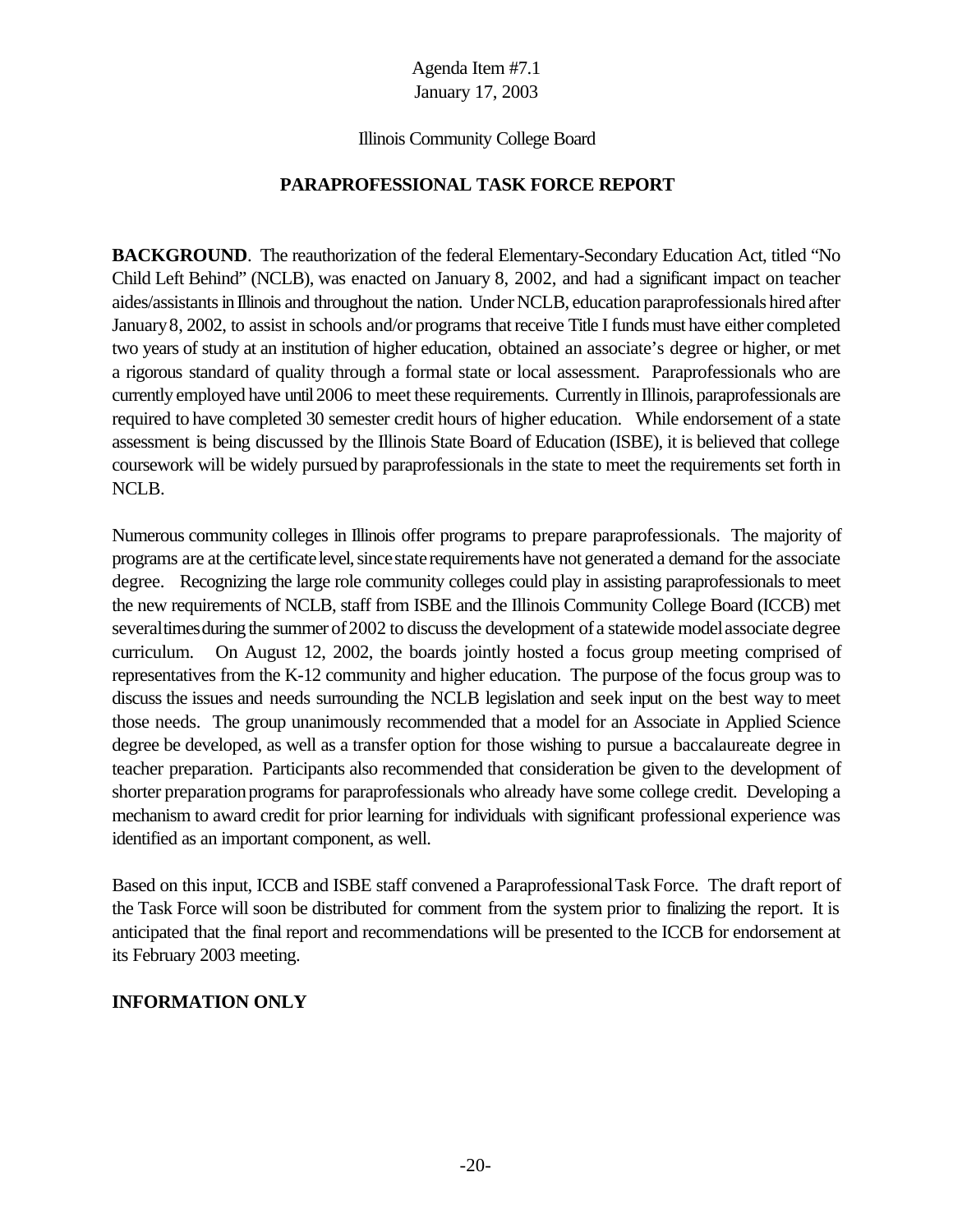#### Illinois Community College Board

# **STUDENT ENROLLMENTS AND COMPLETIONS IN THE ILLINOIS COMMUNITY COLLEGE SYSTEM - FISCAL YEAR 2002**

The externally attached annual report on student enrollments and completions in the Illinois Community College System is based on fiscal year 2002 data for students as provided by the colleges at the close of the fiscalyear. For comparison with past enrollments and completions, summary data for the four previous fiscal years (1998-2002) are also presented. Detailed tables comparing fiscal year 2001 and fiscal year 2002 credit headcount, full-time equivalent (FTE) enrollments, and graduates by college are included. In this year's report, for the third time, selected percentage information on the characteristics of students participating in noncredit courses are also furnished. The following background material includes highlights from the report.

**BACKGROUND.** Annual student enrollment and completion (A1) data are reported for all students who are officially enrolled at the college in credit coursework at any time during the fiscal year. An A1 record is also submitted for students who graduate, but are not officially enrolled during the fiscalyear. As in last year's report, completions are reported only for collegiate-level programs. Advancements in adult education and English as a Second Language programs are excluded, but will be provided in the 2003 edition of *Data and Characteristics of the Illinois Public Community College System*. Noncredit student information is not a part of the A1 database. Fiscal year 2002 is the fourth year that community colleges have submitted annual noncredit course enrollment data (N1) on an individual student basis to supply both demographic and course specific information on the wide range of noncredit instruction the colleges provide. Between fiscal years 1994 and 1998, only aggregate noncredit enrollment data were gathered through the use of a yearly survey. For fiscal year 2002, the N1 was exclusively used for noncredit data.

#### **Overview of Student Enrollments**

- < The Illinois Community College System recorded a total of 945,661 students in credit and noncredit courses in fiscal year 2002, a decrease of 3.5 percent since fiscal year 2001.
- < Credit-generating students accounted for 71.5 percent of the overallfiscalyear 2002 headcount.
- < During fiscal year 2002, the 48 public community colleges in Illinois enrolled 676,412 students in instructional credit courses. This is an increase of 1.5 percent from the previous year. The full-time equivalent (FTE) enrollment was 228,089, an increase of 4.2 percent since fiscal year 2001.
- < Statewide, 27,154 noncredit course sections were conducted during fiscal year 2002.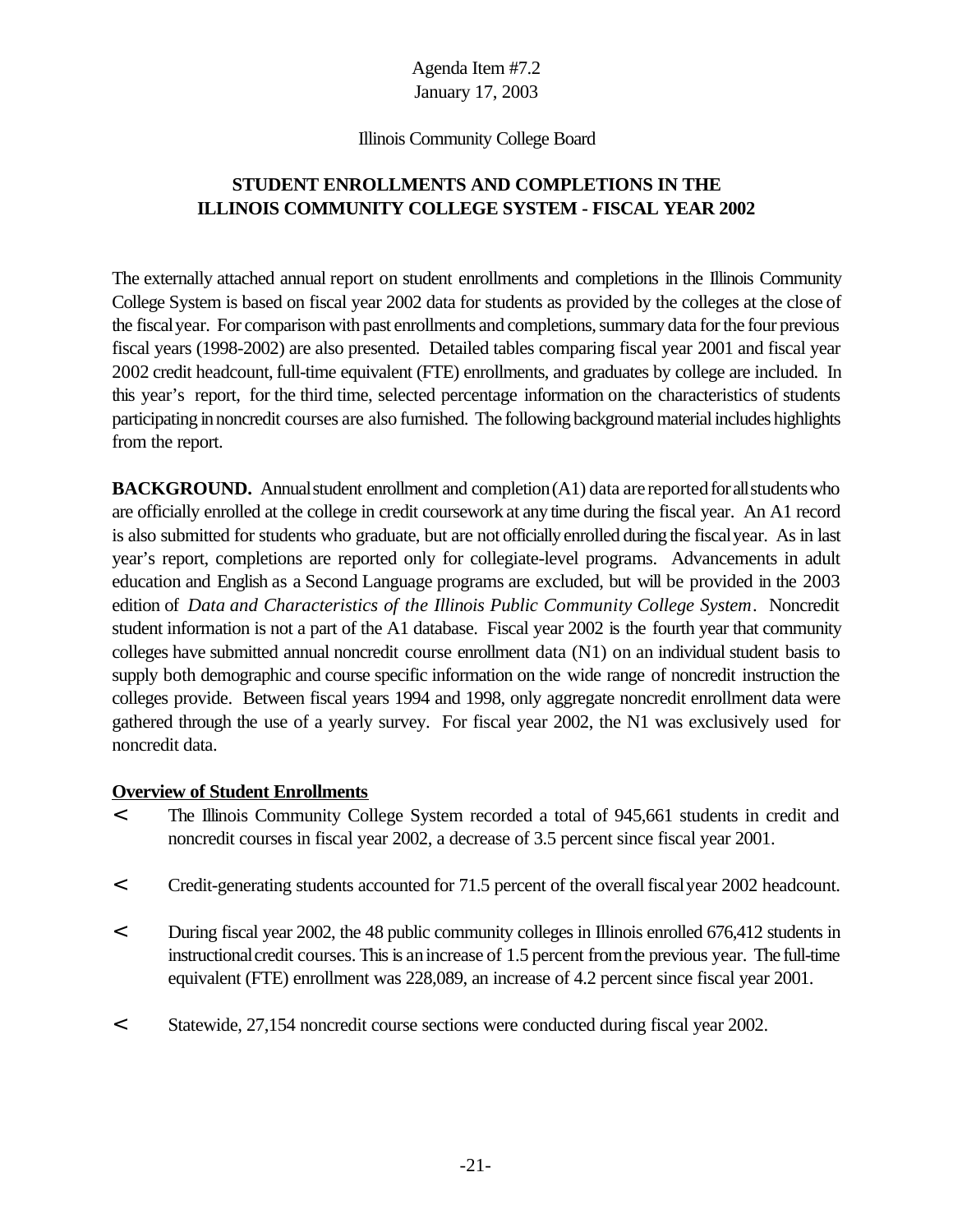- < From fiscal year 2001 to fiscal year 2002, the number of individuals receiving instruction through noncredit course offerings decreased 14.0 percent to 269,249 students.
- < Statewide, 34,944 students of the 945,661, enrolled in both credit and noncredit courses during fiscal year 2002 (A1 and N1). While there is some overlap these data suggest that credit and noncredit courses are meeting largely different student and community needs.

**Credit Enrollments**. Students enrolled in courses that are eligible for state credit hour reimbursement grantsinclude baccalaureate/transfer, occupational, vocationalskills,remedial/ developmental, adult basic education, adult secondaryeducation, and Englishas a Second Language. These courses must meet state standards as defined by the ICCB.

- < Females comprised 55.4 percent of the fiscal year 2002 student population enrolled in creditgenerating programs.
- < Minority (non-white) students accounted for 35.9 percent of the credit students enrolled, up 0.6 percent over 2001. Black student representation rose slightly from the previous year to 14.1 percent. Participation by Hispanic students increased by more than 3 percent. Asian student participation increased by 1.2 percent while foreign/non-resident alien participation was up 3.8 percent.
- < The median age of credit-generating students was 26.7 during fiscal year 2002, slightly younger than the previous year. Likewise, the average age decreased slightly to 31.1 years.
- < Baccalaureate/transfer remained the largest credit instructional programarea enrolling 36.2 percent of fiscal year 2002 Illinois community college system students. Enrollments in Baccalaureate/transfer programs increased 5.0 percent from last year.
- < Statewide, occupational credit program enrollments accounted for more than one-quarter of all credit students (26.9 percent). Enrollments in occupationalprograms increased 2.4 percent from the previous year.
- < Although 36.2 percent of the fiscal year 2002 credit student population was enrolled in the baccalaureate/transfer area, only 27.8 percent of all students indicated an intent to transfer.
- < Students enrolled inadult educationcoursesin community colleges comprised 19.8 percent ofthe credit generating students. Enrollment inadult education increased by 1.9 percent over fiscal year 2001.
- < Of the students in adult education, nearly 56 percent were enrolled in English as a Second Language (ESL) courses. This is down slightly from 57.6 percent in fiscal year 2001.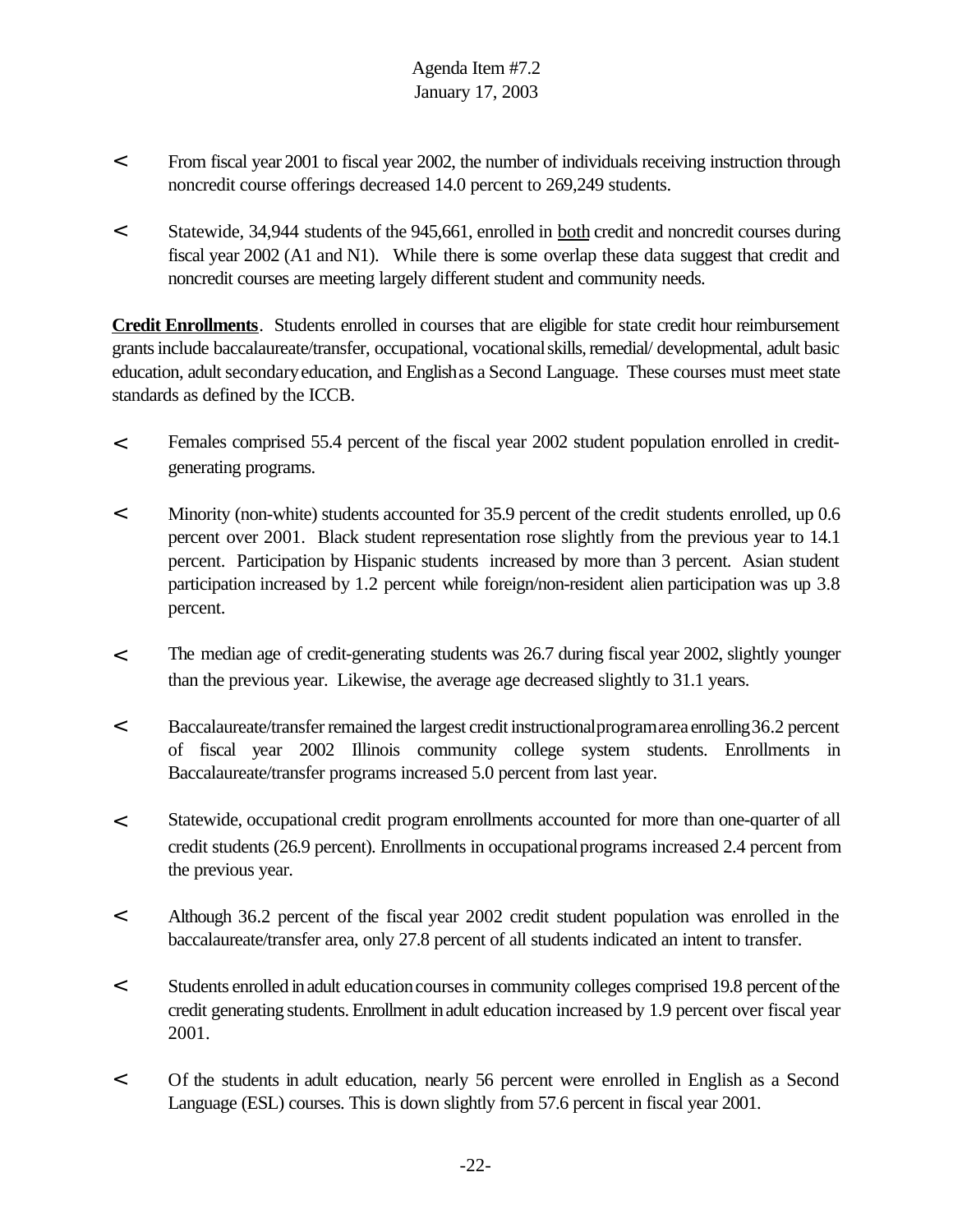- < More than one-half (56.4 percent) of the fiscal year 2002 credit students enrolled in Illinois community colleges indicated that they were not pursuing a degree, but attending only to complete one or several courses. Participationincollege with a focus on taking courses instead of degree or certificate completion decreased by 0.3 percent over last year.
- < About three out of four credit students attended on a part-time basis during both the fall (72.6 percent) and spring (74.5 percent) semesters in fiscal year 2002.
- < Over 17 percent of the credit-generating students are known to already have earned some type of college certificate or degree. This includes 34,778 who earned a bachelors degree or higher which is an increase of 427 over last year.
- < Illinois community college students were enrolled in6,842,707 credit hours throughout fiscal year 2002 and earned 69 percent of those hours.
- < Accumulated credit hours were available for 67.4 percent of the fiscal year 2002 student population. Of that percentage, 32.4 percent had accumulated 30 or more college-level hours (sophomore level).
- < Cumulative grade point average data was reported for 64.5 percent of the fiscal year 2002 students. Over 46 percent (46.2) held an A-B average.

**NoncreditEnrollments**. Noncredit courses are not eligible for state credit hour reimbursement grants and include those designed for and funded by special groups such as a specific business or industry as well as those offered for social and personal development for the general public. Noncredit course enrollment figures in the report for fiscal year 2002 come from the Noncredit Course Enrollment Data submission (N1).

- < Fiscal year 2002 unduplicated noncredit headcount decreased 14.0 percent over last year. Similarly, the duplicated headcount or "seatcount" was 6.8 percent lower than the previous year.
- < Reasons forthe recent declinesin noncredit activity and participation vary by locality. Part of the reason for these declines may be traced to the economy. The state and national economy has been in a recessionary period over the last two years. Some individuals and businesses have fewer discretionary funds and are searching for ways to cut their expenses. Additionally, selected colleges may still be encountering some resistence from participants in noncredit courses about providing complete information. Likewise, noncredit coursework is offered by multiple entities within each college and some parts of the college may not have begun collecting the necessary information and are therefore missing from the counts in fiscal year 2002. Records were not added to the noncredit database unless categoryof activityinformation was supplied – business/industry contract; professional/vocational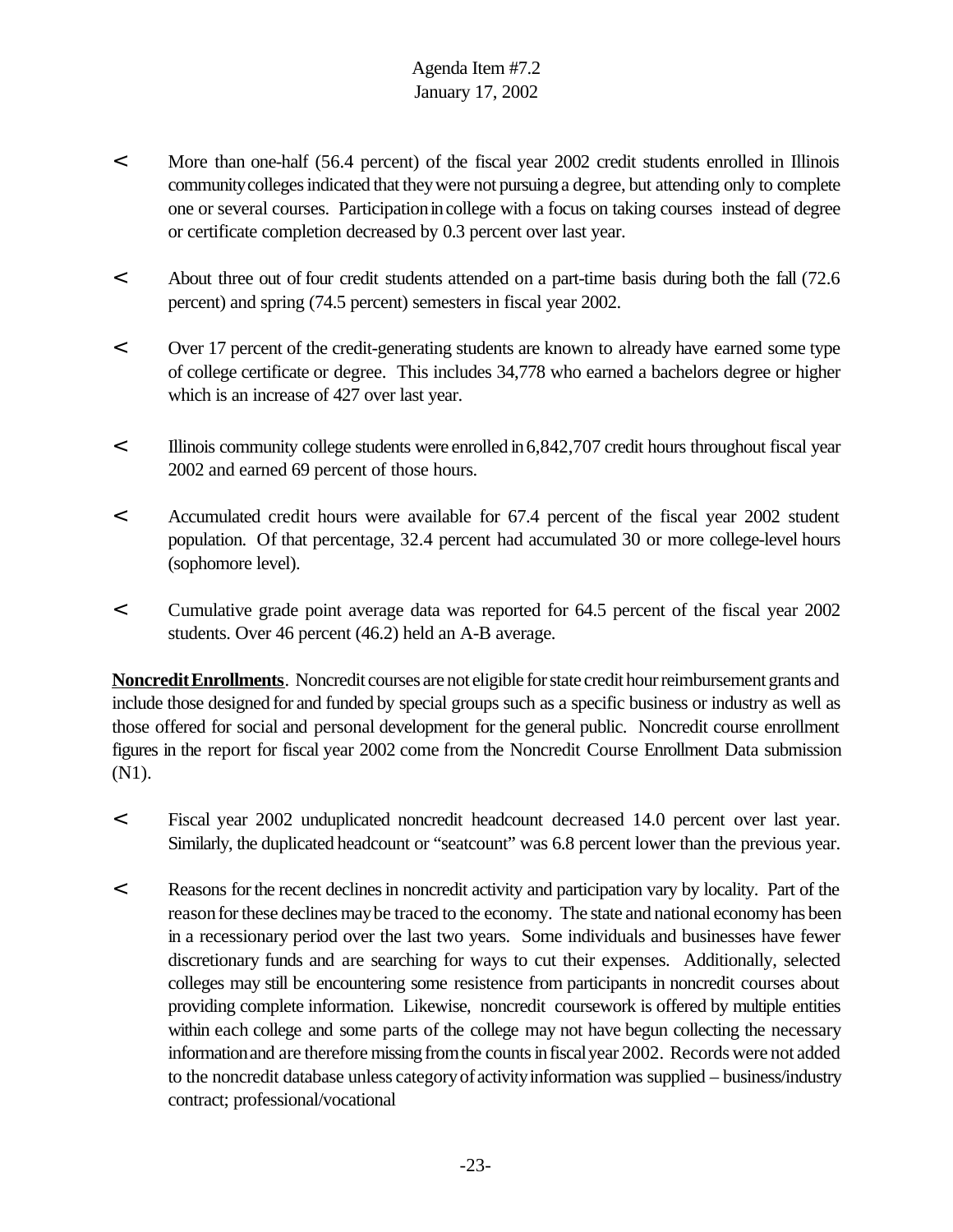development; personal/social development; and youth programs. Overall, the noncredit database is a movement toward more stringent and detailed reporting.

- < Female students accounted for 57.2 percent of2002 noncredit enrollments for which gender data were reported.
- < Minority students accounted for just under one-quarter of the individuals enrolled in noncredit programs who supplied racial/ethnic data.
- < One-half of the noncredit students were 40 years of age or above based on the individuals who supplied this information.
- < Fifty- six percent of the noncredit offerings (duplicated) were in the personal and social development category of activity. Nearly 30 percent of the noncredit coursework were dedicated to developing workplace skills: professional/vocational(20.1 percent) and business and industry contractual training (9.8 percent). The remaining 14 percent helped serve the needs ofyouthin the community (i.e., academic enrichment activities, athletic skills building, etc.).
- < Across all categories of activity, seven programs (two-digit CIP) had over 10,000 noncredit students enrolled. These seven program areas accounted for approximately 64 percent of the students enrolled in noncredit courses where CIP data were reported. Twenty-seven percent of these enrollments are in work related programs: business management (13.2 percent), transportation workers (7.2 percent), health professions (3.6 percent) and computer information systems (3.3 percent).
- $\leq$  Instructional site information shows that 60.1 percent of the noncredit courses offered in 2002 were held on main college campuses.

**Student Completions**. Students who graduated/completed the requirements of degree and/or certificate programs.

- < A total of 38,946 collegiate level degrees and certificates were awarded to students at Illinois community colleges in fiscal year 2002, 1.4 percent more than in fiscal year 2001.
- < Nearly 12,800 baccalaureate/transfer degrees were earned during the fiscalyear. This was down slightly (-0.6 percent) from a year ago. Baccalaureate/transfer degrees accounted for 32.8 percent of all completions.
- < Approximately 65 percent of all fiscal year 2002 collegiate degrees and certificates were earned through completion of occupational programs.
- < Students successfully completed nearly 25,366 occupational degrees and certificates in Illinois community colleges during fiscal year 2002, a 3.0 percent increase from the previous year.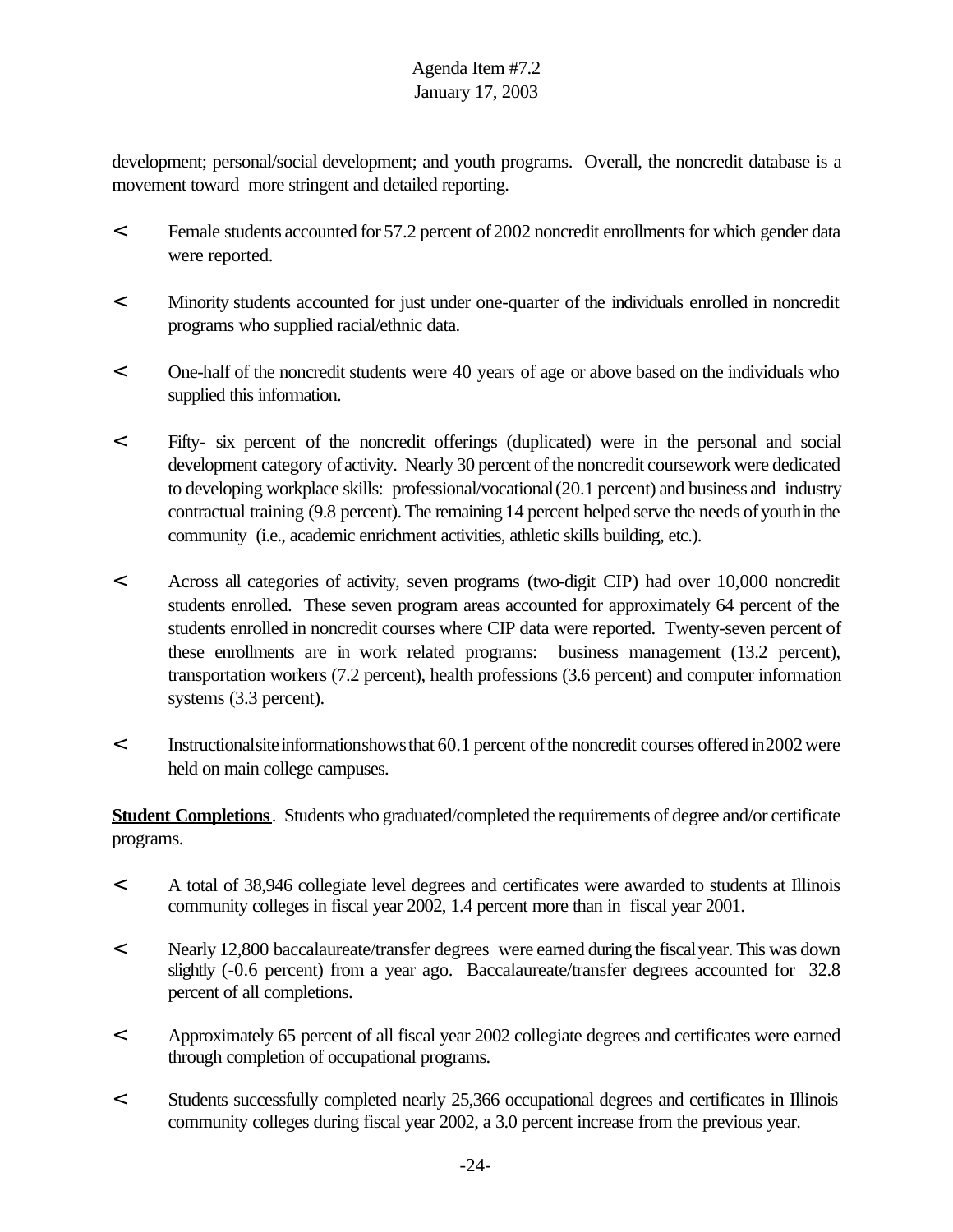- < About 32 percent of the occupational degrees and certificates awarded in fiscal year 2001 were associate in applied science degrees.
- < Females accounted for 58.6 percent of all completions during fiscal year 2002. A similar proportion was reflected in the baccalaureate/ transfer and occupational program areas.
- < The largest number (5,704) of male completers of a specific degree or certificate was in the category of occupational certificates of less than one year program. However, the majority of those receiving these certificates (54.0 percent) were female.
- < Although small in number (93), the Associate in Engineering Science program had the highest proportion of male graduates (81.7 percent).
- < Minoritystudents earned nearly 28 percent of the collegiate-level degrees and certificates granted in the Illinois community college system during fiscal year 2002. Black students achieved 14.2 percent, Hispanic students earned 8.0 percent and Asians earned 4.6 percent of the degree and certificates.
- < Minorities accounted for 16.7 percent of the total baccalaureate/transfer degree recipients. Black students accounted for 7.3 percent, 6.0 percent were Hispanic, and 2.8 percent were of Asian origin.
- < A larger number of minority graduates was found in the occupational area (8,278) than in the baccalaureate/transfer area (2,133).
- < Among the largest minority groups, Black students completed 2,427 more collegiate-level programs than Hispanic students.
- < Fourteen percent of the students who were awarded degrees and certificates during fiscal year 2002 were less than 21 years of age. The age groups with the largest percentages of graduates were the 21 to 24 (31.7 percent), 25 to 30 (17.8 percent), and 40 to 55 year olds (17.3 percent).
- < The proportion of occupational graduates increased as age advanced.
- < Over 73 percent of the students who successfully completed baccalaureate/transfer degrees in fiscal year 2002 indicated an intent to transfer to a four-year institution.
- < Nearly 17 percent (16.7) of the fiscal year 2002 AAS degree graduates indicated their goalwas to only complete one or several courses or finish a certificate, *not* to earn an associate degree. This demonstrates that students sometimes alter their goals as they progress through the community college system.

Communitycolleges as a whole experienced a slight increase incompletions (1.4 percent). Of the 38,946 completions during fiscal year 2002, 55.8 percent were associate degrees and 44.2 percent were certificates. The incidence of more associate degrees being awarded than certificates has persisted over the past five fiscal years, despite the fact that by definition acquiring a certificate